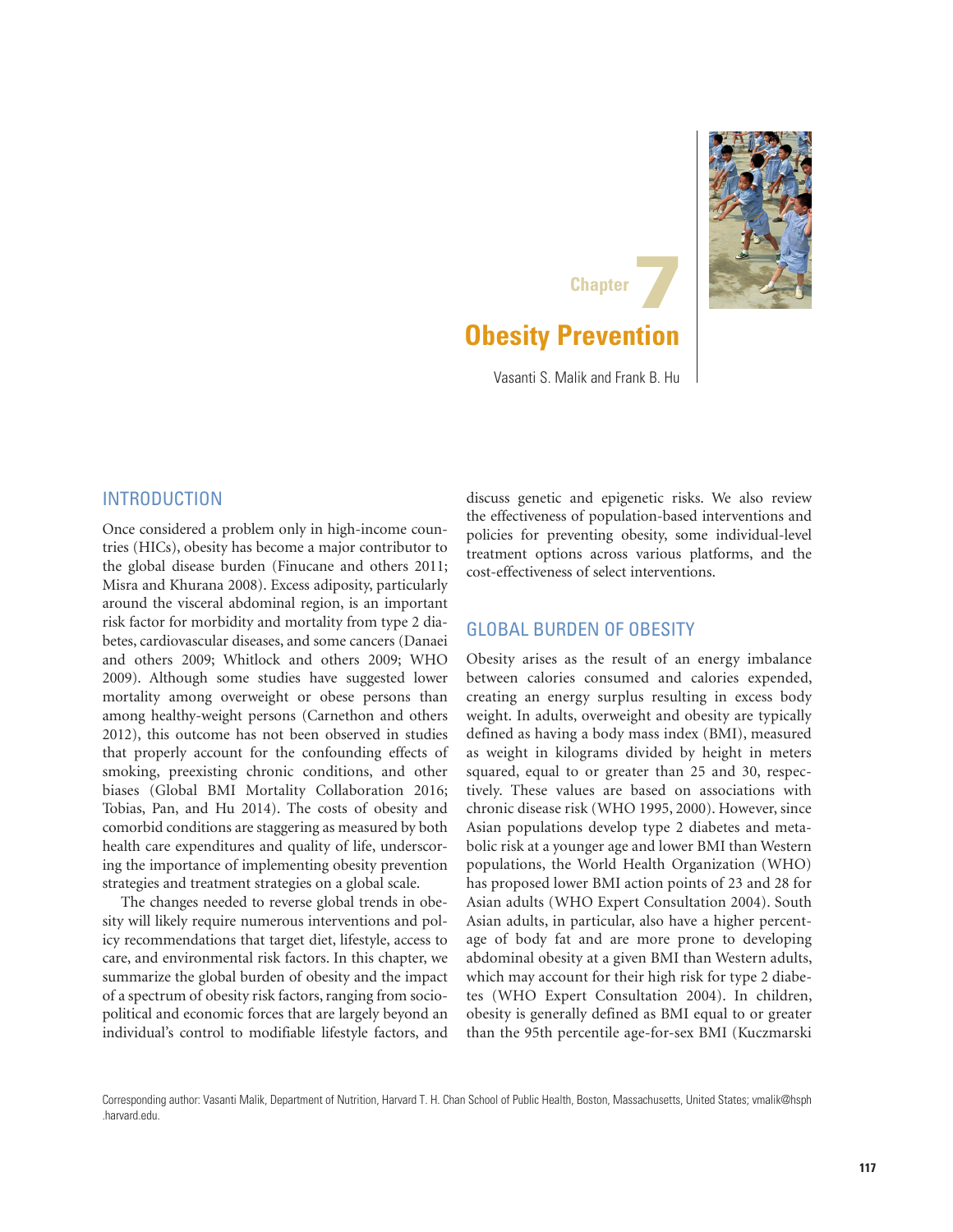and others 2000). However, obesity-related comorbid conditions may develop at values less than this threshold, and ethnic differences may exist in these processes. In a cross-sectional analysis of 662 rural Indian children, Indian boys had a higher percentage of body fat than white boys in the United Kingdom, despite lower BMI (Lakshmi and others 2012).

The WHO formally recognized the global impact of the obesity epidemic during a special obesity consultation in 1997. In the past 15 years, a large body of evidence has been accumulated illustrating temporal increases in the prevalence of obesity across the world. Globally, between 1980 and 2008, obesity prevalence rose to 9.8 percent from 4.8 percent in men and to 13.8 percent from 7.9 percent in women (Finucane and others 2011). Based on a more recent analysis of global data with longer follow-up, the prevalence of obesity increased from 3.2 percent in 1975 to 10.8 percent in 2014 in men, and from 6.4 percent to 14.9 percent in women; 2.3 percent of the world's men and 5.0 percent of women are classified as having severe obesity (BMI ≥35 kg/m2 ) (NCD Risk Factor Collaboration 2016). For the first time in human history, more overweight than underweight individuals are living on the planet (NCD Risk Factor Collaboration 2016). Over the next two decades, the largest proportional increase in the number of adults who are overweight or obese is expected to occur in low- and middle-income countries (LMICs), where estimates range from increases of 62 percent to 205 percent for overweight and 71 percent to 263 percent for obesity (Kelly and others 2008). Of particular concern has been the rising prevalence of severe or morbid obesity (BMI greater than 40) in the United States, with rates increasing by 70 percent between 2000 and 2010 (Sturm and Hattori 2013). Clinically severe obesity results in more serious health consequences than moderate obesity (BMI greater than 30) for patients and creates additional challenges for health care.

Although the prevalence of obesity is higher in adults than in children, the incidence of obesity has risen more rapidly among children than among adults in some countries, such as Brazil, China, and the United States (Popkin and others 2006). The worldwide prevalence of childhood overweight and obesity among preschool children increased to 6.7 percent from 4.2 percent between 1990 and 2010 (de Onis, Blossner, and Borghi 2010).This increase means that an estimated 43 million children were overweight or obese in 2010, of whom 35 million live in LMICs. The total number of children worldwide who are overweight or obese is expected to reach 60 million (9.1 percent) by 2020 if current trends continue. As reported in a paper as part of the second *Lancet* obesity series, in the United States, the average

weight of a child has risen by more than 5 kg within three decades, to a point where one-third of children in the United States are overweight or obese. Some LMICs have reported similar or more rapid rises in child obesity, despite continuing high levels of undernutrition (Lobstein and others 2015). When interpreting the data on obesity prevalence, it is important to note that for some LMICs, major challenges to documenting temporal trends have been both limited sources of data and limited access to high-quality data, due in part to lack of national-level surveillance. This is an important knowledge gap that requires future efforts.

In many LMICs, the percentage of people who are overweight already exceeds the percentage of people who are underweight. However, the percentage of the population who are underweight still remains a major concern in some populations. Undernutrition and obesity can exist side by side within a country, community, or household. Within a given country, obesity tends to be more prevalent in urban than in rural areas. Obesity correlates positively with economic growth and wealth in LMICs, but as a country becomes increasingly wealthy, low-income groups are at greater risk (Malik, Willett, and Hu 2013). Children younger than age five years are most vulnerable to undernutrition because of higher requirements during growth, which might explain the paradox of having overweight adults and underweight children within the same home. Cheap food that is high in energy and low in nutritional quality could adversely affect growth in young children while providing excess calories to older children and adults. Related to this is the increased obesity and metabolic risk observed among children born with low birthweight due to the interplay between in utero fetal programming and an obesogenic environment. Caloric sufficiency and adequate nutrition during pregnancy have been a major focus in many LMICs to ensure good health of both the mother and her offspring. However, excessive weight gain before and during pregnancy has been associated with gestational hyperglycemia and obesity in mothers as well as metabolic complications, such as insulin resistance in offspring (Bellamy and others 2009). These factors pose a particular challenge for implementing obesity prevention policies in many LMICs. Reducing obesity without exacerbating undernutrition, and vice versa, is critical.

# RISK FACTORS FOR OBESITY

Energy imbalance is partially a result of the profound sociopolitical and economic changes, including global free trade, economic growth, and urbanization, that have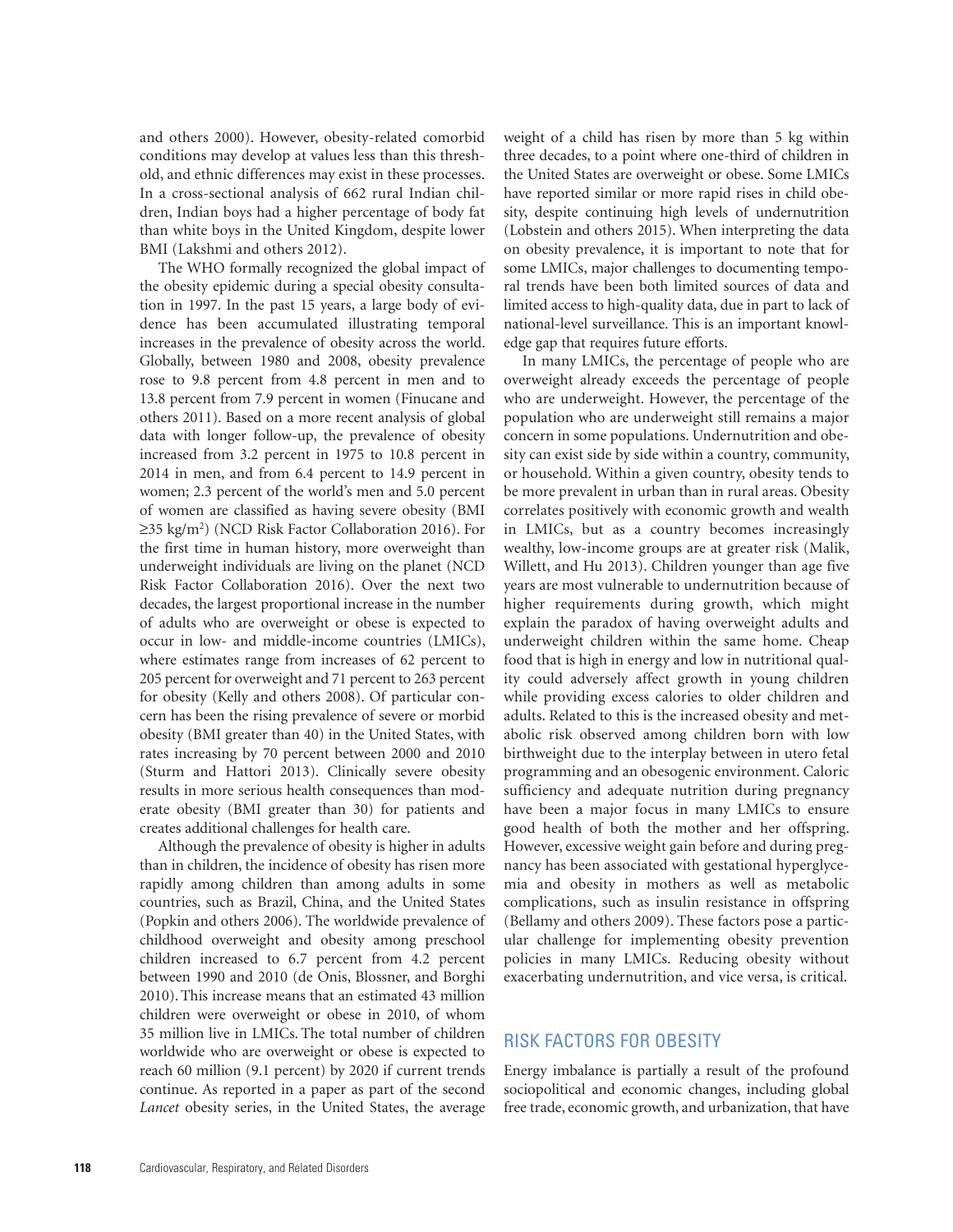been occurring in HICs since the early twentieth century but are now accelerating in LMICs. Although these "macrolevel" changes are largely beyond the control of the health sector, they influence and interact with numerous modifiable environmental and lifestyle risk factors. At the same time, not all individuals living in obesogenic environments experience the same risk of obesity. Heredity and particular socioeconomic and cultural milieus have also been shown to affect obesity risk even in ostensibly similar obesogenic environments. Body weight regulation is thus a complex interaction between many forces, and personal behaviors in response to these conditions continue to play a dominant role in obesity prevention (figure 7.1). Although the global obesity epidemic has many causes, in this section, we summarize the impact of global trade liberalization, economic growth, and urbanization on obesity risk; discuss global changes in major dietary risk factors, physical activity, and sociocultural norms; and consider genetic and epigenetic obesity factors.

### **Global Trade Liberalization**

Between the 1970s and 1990s, many countries underwent economic structural adjustments, including implementation of more market-oriented or liberal agricultural trade policies (Hawkes 2006). These policies have altered the food supply and are thought to have had direct effects on the obesity epidemic, contributing to nutritional transition and changing food choice and availability. At the same time, however, some of these changes to the food system have led to improvements in quality of life and food security and to reductions in poverty. Trade liberalization can affect the availability of certain foods by enabling the trade of greater amounts and varieties of food, by removing barriers to foreign investment in food distribution, and by expanding multinational food companies and fastfood chains (Kearney 2010). For example, in 1998, transnational food companies based in the United States invested US\$5.7 billion in establishing outlets globally (Harris and others 2002). Analysis shows that LMICs that enter free trade agreements with the United States have a 63.4 percent higher consumption of sugar-sweetened beverages per capita than those that do not, after adjusting for a given country's level of gross domestic product (GDP) per capita and urbanization (Stuckler and others 2012). Some scholars have suggested that implementation of the North American Free Trade Agreement has coincided with the burgeoning obesity epidemic in Mexico through increased sales of low-quality processed and fast foods (Clark and others 2012). The relationship between economic policies,

#### **Figure 7.1** Determinants of Obesity



Source: Modified from Public Health Systems, Foresight Systems Map, 2007 (https://www.noo.org [.uk/NOO\\_about\\_obesity/causes\)](https://www.noo.org.uk/NOO_about_obesity/causes).

Note: Macrolevel forces are largely beyond our control, but they influence and interact with numerous modifiable environmental and population-level factors. These factors, in turn, can greatly influence diet, physical activity, and individual-level behaviors. Genetic factors that underlie susceptibility to obesity may be amplified in the presence of certain environmental factors. Together, these forces interact in a complex network leading to positive energy balance and obesity.

global trade agreements, and obesity should be investigated as points of intervention, given the potential scale of their impact.

#### **Income and Socioeconomic Status**

During the next three to four decades, global income per capita is projected to rise at a rate of more than 2 percent per year, with more rapid rates expected in LMICs (Kearney 2010). The prevalence of obesity correlates positively with the initial stages of economic growth and development, as populations of rapidly developing LMICs undergo nutritional and lifestyle transitions while having little access to health services and education. An analysis of global patterns of nutritional risks in relation to economic development in 100 countries showed that BMI increased rapidly in relation to national income (Ezzati and others 2005). This association declined as countries achieved upper- middleincome and high-income status, primarily as a result of improved access to health services and education as well as behavioral changes. As average income rises, habits associated with obesity are adopted, such as watching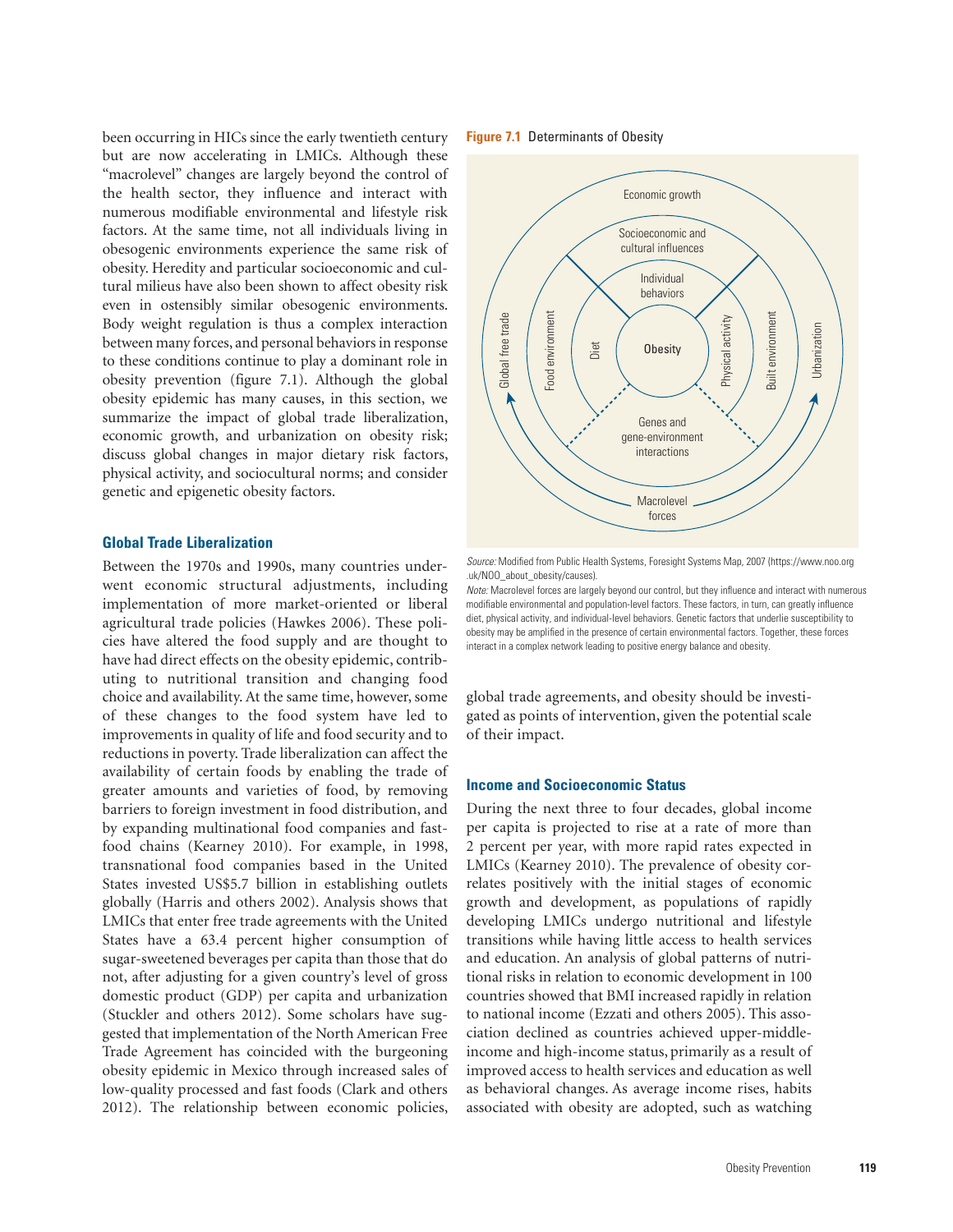television, purchasing convenience foods at supermarkets, and consuming highly processed fast food. However, access to health care, education, healthy food, and recreational activities that support weight maintenance remain limited.

Within countries, obesity is related to socioeconomic status. In many LMICs, body weight is positively associated with socioeconomic status, which contrasts with general patterns observed in the United States and other HICs, where body weight tends to be inversely associated with socioeconomic status. The association between socioeconomic status and body weight is thought to depend on the level of economic development in the country. In a review of nationally representative surveys of women in 37 LMICs, the burden of obesity was shown to shift toward low-socioeconomic groups as the country's gross national product per capita increased to about US\$2,500 (Monteiro and others 2004). Countries with gross national product per capita greater than US\$2,500 include Brazil, Mexico, South Africa, and Turkey.

### **Urbanization**

The proportion of the world's population living in urban areas has increased markedly, from 13 percent in 1900 to almost 50 percent in 2005 (Kearney 2010). This trend is expected to continue, primarily in countries where the vast majority of the population is currently rural. Low- to medium-density residential areas around urban centers have been associated with obesity in the United States (Hu 2008) and are starting to appear in some LMICs. Globally, 93 percent of urban growth is estimated to occur in LMICs, with 80 percent of that urban growth occurring in Africa and Asia (UN Population Fund 2007). In China, for example, more than 1 billion people are projected to be living in urban centers by 2050, which is nearly twice the size of China's current urban population (UN Department of Economic and Social Affairs 2009).

The consequences of urban living on the development of obesity are numerous and occur largely as a result of changes in the built living environment, range of available food options, and lifestyles related to technological advancement and mechanization. Collectively, these changes have played a role in lowering the quality of urban diets and the expenditure of energy. These trends of positive energy balance are expected to continue as urbanization continues. At the same time, urbanization facilitates greater access to health care and education, which have beneficial effects on obesity. However, many LMICs undergo urbanization at such a rapid pace that the development of essential

infrastructure lags behind. It is also important to note that some inhabitants of rural areas have worse diet quality than those of urban areas, especially diet diversity, but it is unclear how this lower quality may affect obesity risk. One review noted that the relative annual change in weighted obesity prevalence is higher for rural (3.9 percent) than for urban (2.5 percent) women, suggesting that women in rural areas are catching up to their urban counterparts (Popkin, Adair, and Ng 2012). Overall, the trends likely differ between HICs and LMICs and are influenced by socioeconomic status (Darmon and Drewnowski 2008).

### **Physical Activity**

Densely populated areas with little outdoor recreational space provide limited opportunities for walking and leisure-time physical activity. Physical activity, including walking and cycling, has modest benefits for weight, with more appreciable effects seen when lifestyle changes occur in combination with dietary intervention. The combination of increased caloric intake and reduced energy expenditure can have a significant impact on the development of obesity. Lower energy expenditure decreases energy requirements, allowing excess calories to accumulate faster. Current physical activity guidelines for preventing chronic diseases recommend 150 minutes per week of moderate-intensity aerobic activity or 75 minutes per week of vigorousintensity activity or a combination thereof (U.S. DHHS 2008). A recent paper published as part of the *Lancet*'s second series on physical activity estimated that the prevalence of inactivity (defined as not meeting the physical activity guidelines above) among adult populations worldwide was 23.3 percent in 2016 (Sallis, Bull, and Guthold 2016). The trend data from the United States show that leisure-time physical activity has been relatively stable or increased slightly, while activities related to work, transportation, and household chores have declined dramatically and sedentary behaviors, such as television viewing and other activities involving digital devices, have increased substantially. These changes have led to an overall reduction in total physical activity (Brownson, Boehmer, and Luke 2005).

In many LMICs, a pronounced movement has occurred away from jobs with high energy expenditure, such as farming, mining, and forestry and toward jobs in the more sedentary sectors of manufacturing, services, and office-based work. This trend is typical of countries experiencing economic growth and urbanization, and these processes will determine the timeframe over which such movement takes place. In addition, computer technology, factories, and mechanization have become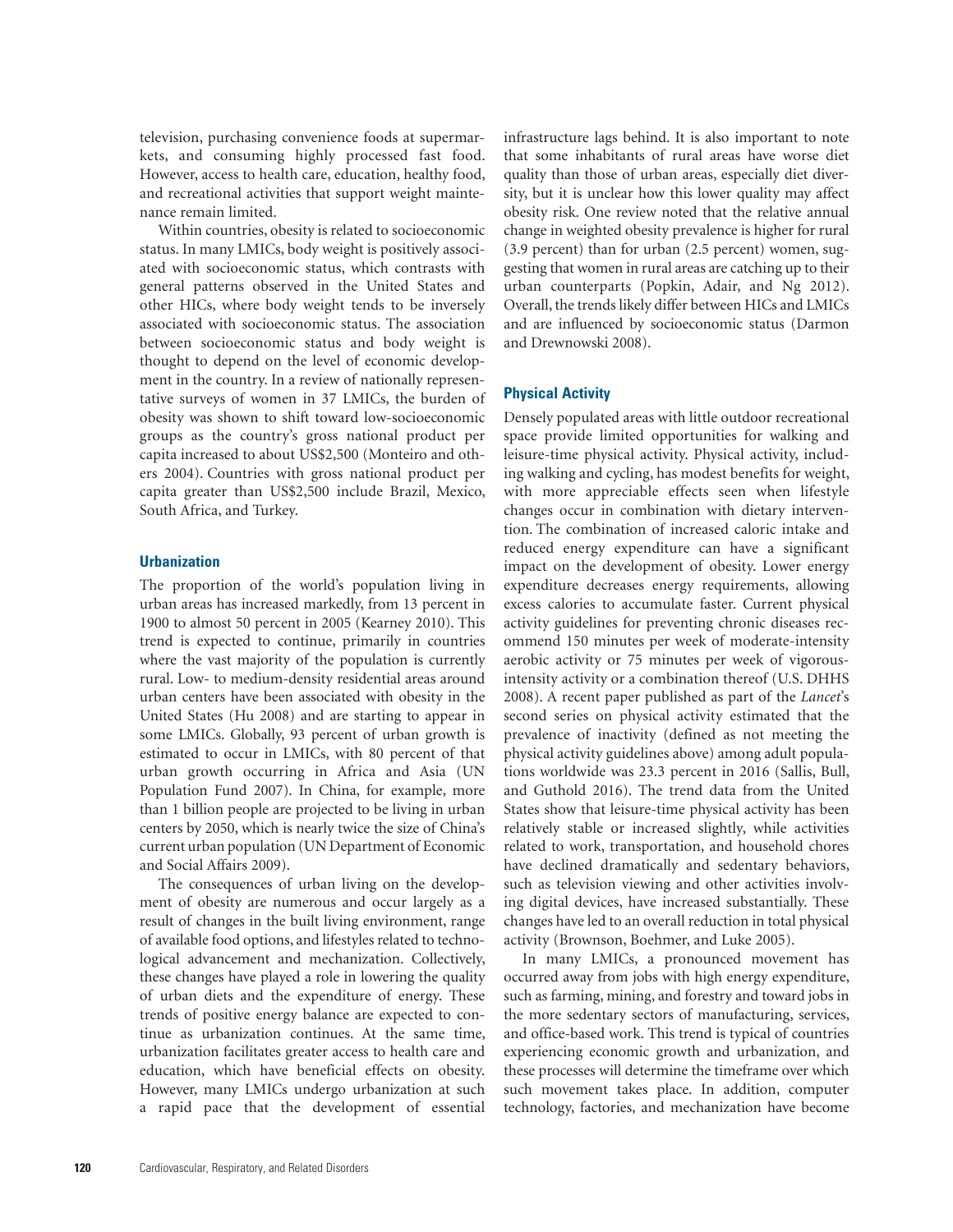widespread in jobs that previously required high energy expenditure. In China, for example, the proportion of the population working in very light-activity jobs increased to 66 percent from 44 percent between 1989 and 2004 (Popkin 2009). Household chores also have become increasingly mechanized with the emergence of appliances, such as washing machines and vacuum cleaners. It was recently found that in contrast to evidence from HICs, urban (versus rural) residence was an inverse correlate of physical activity in LMICs; this finding is a concern, given global trends toward urbanization (Sallis, Bull, and Guthold 2016).

Leisure-time activities also have become more sedentary, shifting from outdoor play to indoor entertainment, such as television viewing, Internet use, and computer gaming. In China, a study published in 2005 showed that fewer than 25 percent of adults reported participating in at least 30 minutes of moderate physical activity per day, and television ownership increased from 38 sets per 1,000 persons in 1985 to 155 in 1990 and 270 in 1997 (Wang and others 2007). Data on television viewing and screen time in LMICs are sparse, but many epidemiological studies have shown a link between time spent watching television and weight gain in both children and adults, and reducing sedentary behavior has been shown to have beneficial effects on weight independent of exercise (Muntner and others 2005).

Changes to the built living environment include the construction of roads and highways and the implementation of motorized transportation systems that have created sprawl that limits the opportunities for walking or bicycling and provides less healthy alternatives. The proportion of journeys made on foot or by bicycle has declined from 37 percent and 26 percent, respectively, in cities with 100,000–250,000 inhabitants to 28 percent and 9 percent, respectively, in cities with more than 5 million inhabitants (Singh 2005).Another major shift affecting energy expenditure in LMICs is the displacement of human-propelled modes of transportation, such as bicycles, in favor of motorized transportation, including cars and mopeds. In India, the annual rate of motor vehicle ownership increased 11 percent between 1997 and 2008; in China, new car sales are increasing an estimated 30 percent per year (Kjellstrom, Hakansta, and Hogstedt 2007; Siegel, Narayan, and Kinra 2008).

# **Behavioral Change and Sociocultural Norms**

Certain behavioral changes brought about by urban living could also contribute to the development of obesity in LMICs. Although not formally documented, urbanization is associated with a decrease in sleep duration, because noise pollution, street and domestic lighting, access to television and the Internet, shift work, and nighttime social activities are more common in urban than in rural areas. In epidemiological studies, short sleep duration has been associated with weight gain in both children and adults (Berkey, Rockett, and Colditz 2008; Patel and Hu 2008). Similar evidence is starting to emerge from various LMICs, including Brazil, Senegal, and Tunisia, as well as from Taiwan, China (Hu 2008). Stress, which has been associated with obesity (Hu 2008), may also be a risk factor in rapidly urbanizing LMICs because of occupational demands and lack of the kind of social support that is available in traditional villages.

Obesity can also be affected by cultural and social norms, with wide variation across LMICs. These norms include cultural food preferences, societal norms for body shape, cultural practices surrounding the use of leisure time and physical activity, gender norms, and academic expectations, all of which can interact with other risk factors to contribute to rising rates of obesity. For example, Polynesians, who have one of the highest rates of obesity in the world, equate large body size with power, beauty, and affluence (Brewis and others 1998), and in India and many LMICs, there is a general misconception that an obese child is a healthy child (Bhardwaj and others 2008). In contrast, in the United States and some other cultures, some demographics consider being underweight to be the epitome of beauty (Low and others 2003). Although cultural and social norms are embedded in society, they are not static. Globalization of the food supply, including through multinational supermarkets, fast-food chains, mass media, and marketing, has altered consumer preferences and behaviors in many LMICs in a relatively short period.

#### **Diet**

As many countries experience the rapid economic growth and urbanization that have changed the choice and availability of food, concomitant shifts in dietary structure or nutritional transitions occur that promote a positive energy balance. These transitions are also fueled by reductions in the price of low-quality foods that are high in energy and by increases in GDP, which leads to higher family income and enhanced purchasing power. Weight gain and obesity in free-living populations result from the cumulative effects of small changes in daily energy balance. A typical diet is composed of energy-bearing macronutrients, including carbohydrates, protein, and fat, as well as micronutrients, including vitamins and minerals. These dietary factors can directly or indirectly tip the balance in energy intake and expenditure and thus effect changes in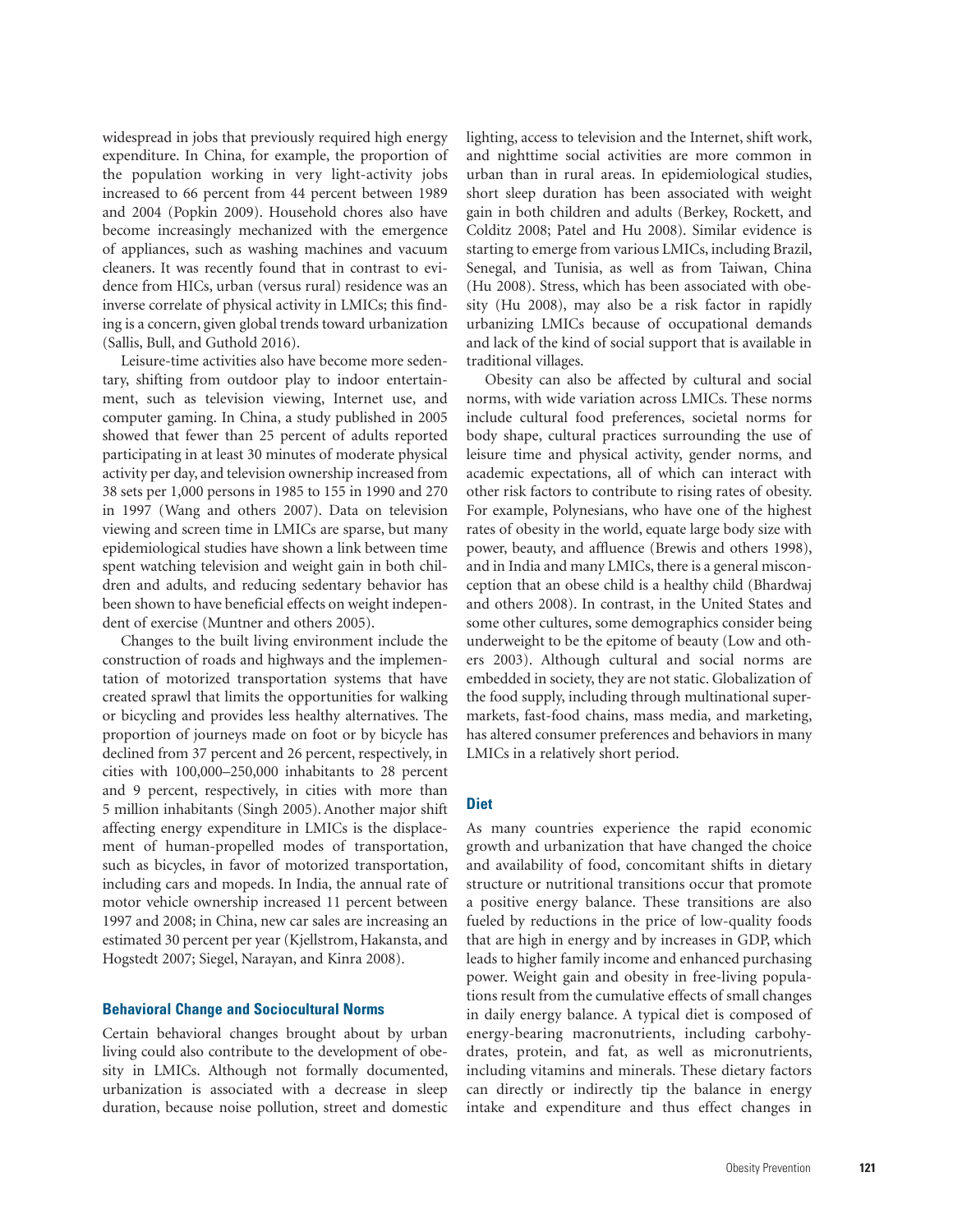body weight. Similar to noncommunicable diseases, weight gain and obesity are complex processes that are caused by perturbations of multiple dietary habits and behaviors rather than by changes in any single dietary factor. This course contrasts with deficiency syndromes, which can usually be ascribed to one or a few factors. While dietary patterns vary enormously between and within countries and limited data are available to document dietary shifts, some broad themes are apparent, such as the global decrease in diet quality—excess consumption of unhealthful and highly processed foods and inadequate consumption of healthful whole foods. Many of the dietary risk factors for weight gain and obesity are covered in chapter 6.

Another major shift contributing to poor diets has been an increase in the consumption of highly refined carbohydrates, such as polished white rice and refined wheat flour. Milling and processing of whole grains to produce refined grains remove the fiber and numerous micronutrients, which have a variety of health benefits. Fiber is largely responsible for the beneficial effects of whole grains on body weight, promoting satiety and leading to decreased energy intake. Given the number and variety of nutrients, whole grains can also be useful for addressing undernutrition. Temporal data from the United States show an association between intake of refined carbohydrates and risk of obesity and type 2 diabetes mellitus (Gross and others 2004).In urban South India, nearly half of an average individual's daily energy intake comes from refined grains, with polished white rice constituting more than 75 percent of refined grain intake (Mattei and others 2015). In China, white rice accounts for more than 30 percent of an average individual's daily caloric intake (Mattei and others 2015). A meta-analysis of prospective cohort studies in Asian and Western populations found that, for each increment of one serving per day of white rice, the risk of type 2 diabetes increased 11 percent (Hu and others 2012).Associations were stronger in Asian populations than in Western populations because Asian populations consume larger quantities of white rice. The adverse effects of refined grains tend to be more evident in individuals who are overweight or obese and generally more insulin resistant than individuals who are lean. This finding is of great concern because as obesity becomes more prevalent globally, more people will be susceptible to the adverse effects of diets high in refined carbohydrates. Although some refined carbohydrates, such as white rice, have been staples in countries such as China for hundreds of years, the negative health effects of refined grains were likely offset by high levels of physical activity.

In addition to the intake of specific foods, certain dietary habits have been associated with body weight. Regular consumption of breakfast has been widely recommended for preventing obesity. Skipping breakfast increases the production of appetite-stimulating hormones, which may lead to overeating throughout the day. In a randomized controlled trial (RCT), omitting breakfast led to increased energy intake and adverse effects on blood lipids and glycemic control (Farshchi, Taylor, and Macdonald 2005). Data on breakfast consumption and body weight are limited, but some prospective cohort studies have reported inverse associations between breakfast consumption and weight gain in European and U.S. populations (Hu 2008). Increased consumption of fast food is thought to be a major factor contributing to rising rates of obesity, and the intake of fast food is on the rise in many LMICs, as multinational chains seek large new markets. Epidemiological studies from Europe and the United States have shown positive associations between the consumption of fast food and weight gain and adverse metabolic outcomes (Rosenheck 2008). These associations are likely due to a combination of large portion sizes and high calorie content; high amounts of processed meat, refined carbohydrates, sugary beverages, and unhealthful fats; enhanced palatability; and low cost, resulting in overeating and positive energy balance.

From a public health point of view, identifying the dietary determinants of weight gain is critical for reducing the prevalence of obesity because once an individual develops obesity, it is metabolically difficult to lose weight and maintain weight loss. However, numerous short- and long-term studies across a variety of general and clinical populations have attempted to identify the optimal ratio of macronutrients for weight loss. Lowering the proportion of daily calories consumed from fat has been targeted for many reasons, including the high energy density of fat (that is, a single gram of fat contains more than twice the calories of a gram of carbohydrates or protein) and enhanced palatability of high-fat foods. Thus, prevailing guidelines for weight loss have recommended reducing the intake of fat, but studies have produced inconsistent findings regarding the benefits of restricting fat for weight loss. One reason is the reciprocal relationship between energy from fats and carbohydrates in most diets; in addition, as previously discussed, intake of refined carbohydrates has been positively associated with weight gain. Although the relative influence of macronutrients on body weight remains unclear, accumulating evidence suggests that low-carbohydrate and Mediterranean-style diets, which are rich in plant-based foods and have a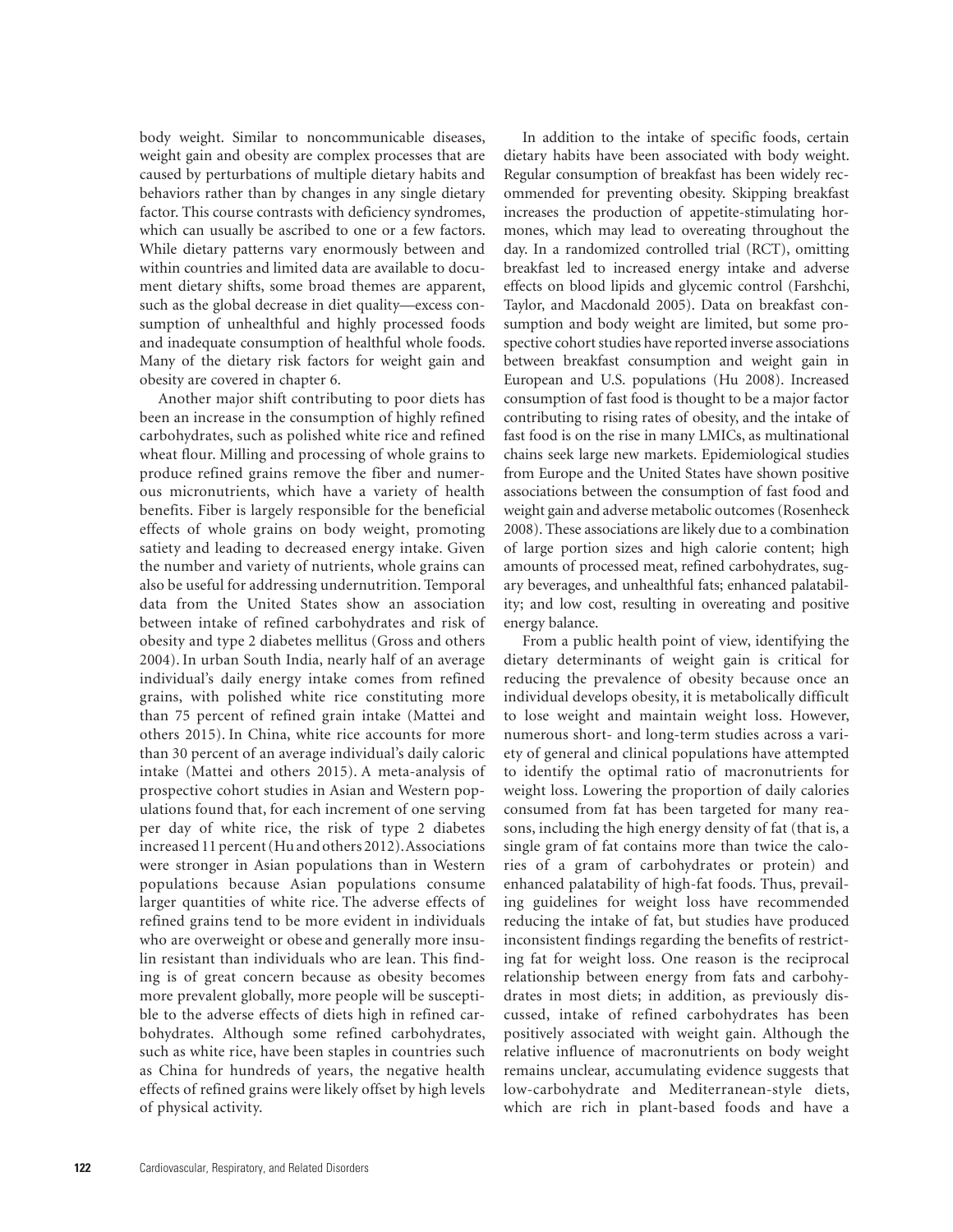moderate fat content, have benefits for weight loss (Tobias and others 2015). These regimens may be more sustainable than other strategies because of the greater diversity and palatability of foods.

# **Genetic Risk of Obesity**

The search for human obesity genes began several decades ago with findings from studies of adopted twins suggesting that obesity and obesity-related traits have a substantial heritable component, although the exact degree of genetic heritability is still debatable. Because the prevalence of obesity in many countries has tripled during the past three decades, it is unlikely that genetics is the primary cause of obesity. Compelling evidence indicates that obesity is driven largely by changes in diet and lifestyle. However, ethnic differences in obesity rates cannot be explained by these factors alone. A more probable hypothesis is that obesity is the outcome of an adverse obesogenic environment interacting with a susceptibility genotype. Genetic factors that underlie susceptibility to obesity may be amplified in the presence of certain environmental factors or, given the same diet and lifestyle factors, some individuals may be genetically more prone to obesity than others. Epigenetic mechanisms, in which environmental factors cause changes in the expression of genes but do not involve changes in DNA (deoxyribonucleic acid) sequence, could also help explain the global increase in obesity prevalence.

Efforts to identify obesity genes have intensified in recent years with advances in genotyping technology and genetic epidemiologic methods. Several genetic factors responsible for rare monogenic forms of obesity have been identified; however, genes for common forms of obesity remain an active area of research. Unlike monogenic obesity, which results from an alteration in a single gene, the genetic profile of common or polygenic obesity is complex and likely results from the effects of several altered genes. Genome-wide association studies, which determine whether an association between a genetic variation and an obesity-related trait exists by surveying the entire genome for causal genetic variants in a comprehensive and unbiased manner, have identified more than 52 loci associated with obesity traits (Albuquerque and others 2015). Of all the currently identified loci, the fat mass and obesity-associated (FTO) gene has the largest effect on susceptibility to obesity (Albuquerque and others 2015). However, FTO polymorphism has a modest effect on BMI, explaining only 0.31 percent of the variation in BMI among individuals (Albuquerque and others 2015). These findings have been independently replicated and confirmed in several African, Asian, and European populations in both

children and adults, although the functional mechanism underlying the role of FTO in obesity remains unknown.

Identification of gene-environment interactions related to obesity has been challenging because many genetic association studies lack detailed information on diet or other types of exposure. However, some recent observational studies and trials have evaluated gene-diet interactions. For example, the association between sugar-sweetened beverages and obesity was strengthened by an analysis examining whether consumption of sugar-sweetened beverages can modify the genetic risk of obesity, using a genetic predisposition score based on 32 obesity genes identified from genome-wide association studies (Qi and others 2012). Based on data from three large cohorts, greater consumption of sugar-sweetened beverages was associated with a more pronounced genetic effect on elevated BMI and an increased risk of obesity. Individuals who consumed one or more servings of sugar-sweetened beverages per day had genetic effects on BMI and obesity risk that were approximately twice as large as those who consumed less than one serving per month. These data suggest that regular consumers of sugar-sweetened beverages may be more susceptible to the genetic effects on obesity, implying that a genetic predisposition to obesity can be partly offset by healthier beverage choices. Alternatively, persons with a greater genetic predisposition to obesity may be more susceptible to the deleterious effects of sugar-sweetened drinks on BMI. These findings may partly explain individual differences in the metabolic response to sugar-sweetened beverages. A better understanding of gene-environment interactions and epigenetics could lead to more accurate estimates of the impact of environmental factors on genetically susceptible individuals and identify high-risk populations for targeted prevention and intervention.

# INTERVENTIONS AND POLICIES FOR OBESITY PREVENTION AND TREATMENT

Population-based interventions have the potential to shift the distribution of risk factors and social norms of an entire population in a favorable direction, making them a cost-effective approach. Policy changes, in particular, have the potential to improve physical and social environments with long-lasting benefits for public health and quality of life. Continued surveillance of obesity and national health outcomes is also necessary to monitor and evaluate programs. In this section, we summarize evidence for the effectiveness of population-level interventions to improve diet and physical activity for preventing obesity in six domains: nutritional and agricultural policies, food labeling, food advertising,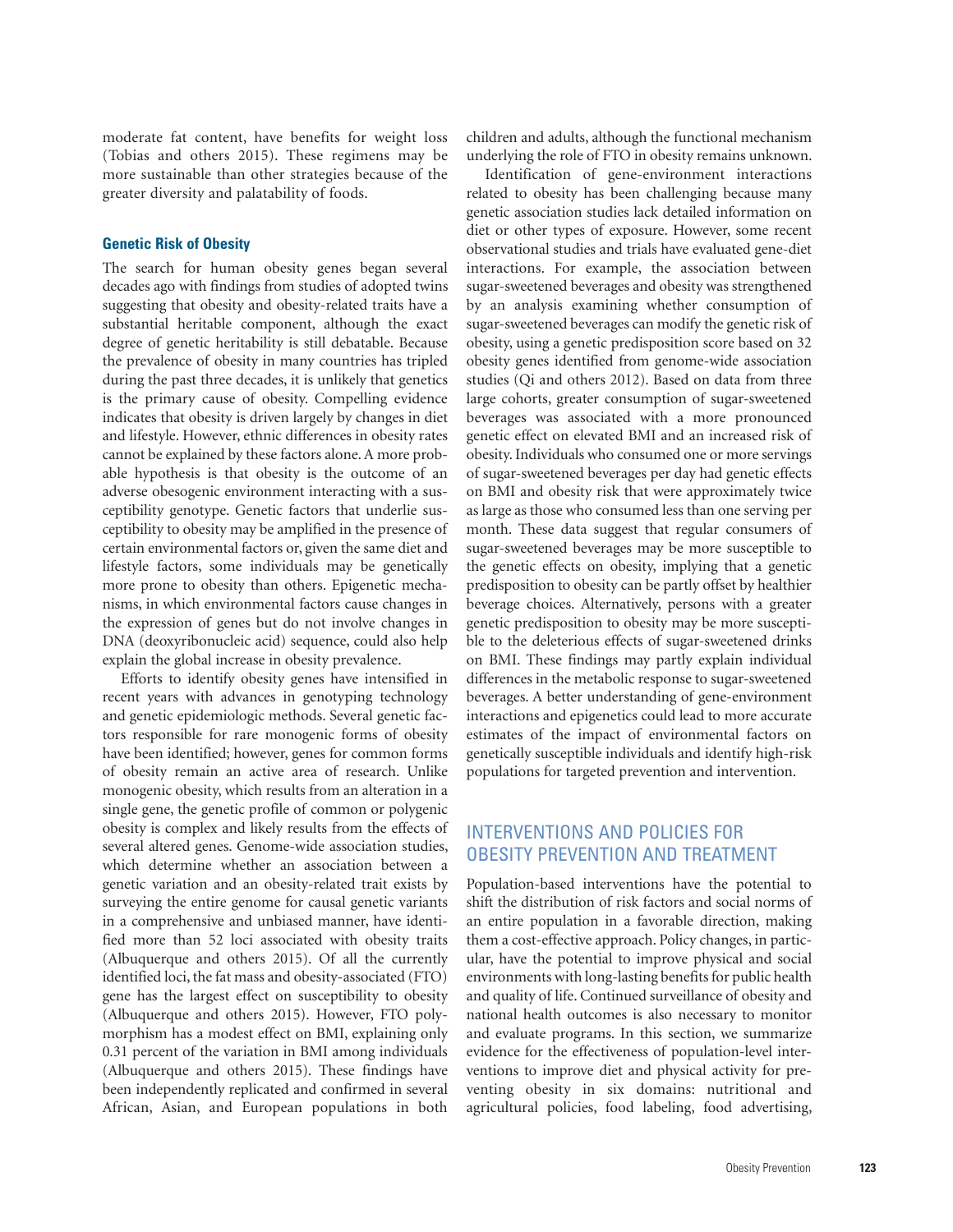mass media campaigns, school and workplace interventions, and urban planning. Strategies to improve diet are also reviewed in chapter 6 (Afshin and others 2017) and reinforced here given the importance of dietary modification for preventing obesity. Because little data from LMICs are available, much of the evidence summarized is from HICs, with the understanding that findings can be translatable to LMICs with appropriate cultural adjustments. In contrast to clinical decision making, where the evidence base is dominated by RCTs, we also consider different types of evidence, such as observational studies, natural experiments, and policy changes. Despite the paucity of data and systematic reviews evaluating the effectiveness of some domains, these domains are discussed here because they have great potential for benefit and scalability and represent important knowledge gaps. Finally, we provide a brief summary of select individual-level interventions for weight loss. Although the emphasis is on preventing obesity, weight loss and obesity treatment can prevent or improve obesityrelated comorbid conditions and reduce health care costs among overweight and obese individuals and may have a benefit for mortality.

### **Nutritional and Agricultural Policies**

Combining incentives and deterrents can be an effective strategy for encouraging production and consumption of nutritionally beneficial foods and discouraging production and consumption of unhealthful foods. Some governments are considering taxing select foods and beverages, particularly sugar-sweetened beverages, as a means to improve consumer choice and generate revenue. Whether these programs will have the desired effect is yet to be determined. Some studies have suggested that, for such interventions to have an appreciable impact, tax increases of at least 10 percent are needed (Gortmaker and others 2011). The most relevant data currently available come from Mexico, where a peso-per-liter tax on sugar-sweetened beverages (roughly US\$0.08 per liter, equivalent to a 10 percent tax increase) resulted in a 10 percent decline in purchases of taxed beverages in the first quarter of 2014, compared with the first quarter of 2013. These preliminary results also show roughly a 7 percent increase in purchases of untaxed beverages (such as diet sodas, sparkling and still plain water, 100 percent fruit juices, flavored water with noncaloric sweeteners, and milk without added sugar), including approximately a 13 percent increase in purchases of plain water.<sup>1</sup> A more recent evaluation found that purchases of taxed beverages decreased by an average of 6 percent 1 year after implementation of the tax. Purchases of untaxed beverages were 4 percent higher

over this period, mainly driven by an increase in purchases of bottled plain water (Colchero and others 2016). Removing subsidies on animal-based foods, unhealthful oils, and sugar in exchange for subsidies on fruits, vegetables, legumes, nuts, and whole grains could be an effective strategy for improving diet quality. In 2000, India produced 26.6 million tons of fruits and 96.5 million tons of vegetables (Siegel, Narayan, and Kinra 2008). However, inaccessibility and high costs prohibited consumption of these foods in all but affluent, urban populations. In China, subsidies on fruits, vegetables, and soybeans have increased the production and consumption of these products (Zhai and others 2002). Voluntary actions and regulations made by industry to reduce calories in the food supply are underway in the United Kingdom and the United States (Malik, Willett, and Hu 2013). Translating similar initiatives to other countries represents a promising long-term goal for preventing obesity.

# **Food Labeling**

Nutritional labeling is emerging as a major global initiative, and some LMICs, including Brazil, Chile, China, India, Mexico, and South Africa, are also considering developing systems to identify nutritionally beneficial foods and beverages (Popkin, Adair, and Ng 2012). In comparison with nutritional facts panels, which consumers use to draw their own conclusions about how healthy a product is on the basis of the nutrient content of foods, these systems would identify foods that benefit health, such as whole grains, to help consumers make healthy choices. An increasingly popular strategy being considered by various jurisdictions is calorie labeling on restaurant menus. The U.S. Food and Drug Administration recently finalized two rules requiring that calorie information be listed on menus and menu boards in chain restaurants as well as in similar retail food establishments and vending machines. A systematic review and meta-analysis of 19 studies in the United States found that menu labeling was associated with a reduction of 18.13 kilocalories ordered per meal, but significant heterogeneity between studies limits interpretation of the results (Long and others 2015). Another small meta-analysis found that labeling menus with calories alone significantly reduced the amount of calories ordered by 31 kilocalories and the amount of calories consumed by 13 kilocalories (Sinclair, Cooper, and Mansfield 2014). In addition, it found that the use of interpretative nutritional information on menus assisted consumers in selecting and consuming foods with fewer calories, saving 67 kilocalories and 81 kilocalories, respectively.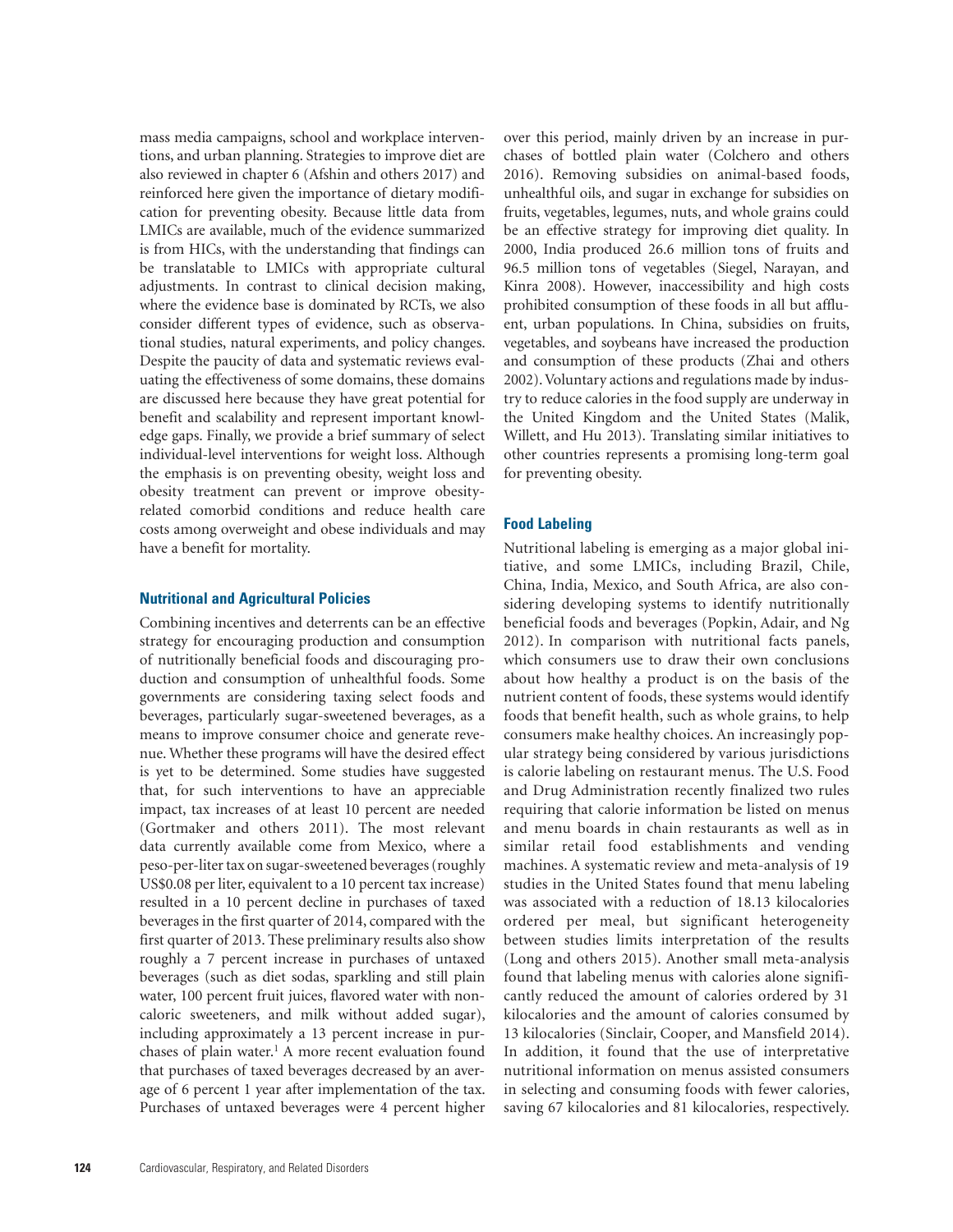To provide some context, one small apple provides approximately 55 kilocalories.

These initiatives hold promise for LMICs, where the increasing availability of processed and packaged foods and fast-food chains is accompanying increasing rates of urbanization. Educational campaigns must precede or accompany both food package and point-of-purchase nutrition labeling to raise awareness about these initiatives and provide context, so that individuals know to look for the labels and understand why they are important and how to interpret them. Other important caveats include the need to have consensus on the definition of specific healthy foods such as whole grains and, in the context of LMICs, a system in place to ensure accurate labeling.

# **Food Advertising**

A growing body of evidence indicates that food marketing can influence food preferences and consumption habits, especially of children (Hawkes 2007). However, evidence from systematic reviews is lacking, and few studies have evaluated the impact of advertising on energy intake or body weight. A systematic review of seven RCTs aiming to assess the effect of television advertising on food intake of children ages 4–12 years concluded that there is a positive association between television and energy intake but that this association is based on a very limited number of trials lacking a solid ground of first-level evidence (Gregori and others 2014). Despite the lack of systematic evidence, regulation of advertising targeted toward children through television, the Internet, or other media is thought to be a potentially effective strategy that should be adopted globally to reduce the harmful effects of marketing unhealthful high-energy foods. In 2010, the WHO released a set of recommendations on the marketing of foods and nonalcoholic beverages high in fat, sugar, and salt to children in an effort to encourage healthy dietary choices and promote the maintenance of healthy weight (WHO 2010). To date, several countries, including Brazil, Chile, the Islamic Republic of Iran, Ireland, the Republic of Korea, Mexico, Peru, and the United Kingdom, as well as economies such as Taiwan, China, have taken steps to reduce such marketing (World Cancer Research Fund International 2016). Since 2007, France has banned the marketing of foods high in fat, sugar, and salt unless they are taxed and labeled with a health warning. In other countries, including Switzerland, Thailand, and the United States, industry has made voluntary pledges to restrict marketing to children. At the same time, governments can institute zoning laws, if available, that limit the number of fast-food restaurants in a given area.

#### **Mass Media Campaigns**

The mass media, including national-level social marketing and public service campaigns, have the potential to be very useful tools in delivering public health messages about healthy diets and lifestyles, either independently or as part of multicomponent interventions. Concurrently, these strategies should be carefully monitored and evaluated to gauge their effectiveness. However, very few studies have examined the impact of mass media campaigns on diets and lifestyle behaviors or on body weight. This is an important knowledge gap.

#### **School and Workplace Interventions**

School-based programs and policies to increase physical activity by requiring physical education classes or breaks and to improve diet by providing healthy school meals and heathier snack options in vending machines and cafeterias are effective strategies to address childhood obesity and should be part of the global obesity prevention agenda. These strategies are likely to be more effective if reinforced through curriculum-based education about healthy diets and active lifestyles and efforts to engage parents and families. A recent systematic review including 115 school-based interventions (mostly in the United States) concluded that moderately strong evidence supports the effectiveness of school-based interventions for preventing childhood obesity (Wang and others 2015). However, more evidence is needed to evaluate programs in other settings or with other types of design, especially interventions oriented toward providing environmental, policy, and consumer health information.

School meal programs, which provide low-cost or free meals to ensure nutritional adequacy among schoolchildren, provide a unique opportunity to encourage healthy eating habits while preventing undernutrition. WHO Europe has a food and nutrition policy, which can be adapted for use in schools in individual countries, that emphasizes the importance of breakfast clubs; intake of fruits, vegetables, and milk; access to water; and removal of vending machines containing snacks and beverages of poor nutritional quality (WHO Europe 2006).

Similar to the school setting, worksite-based interventions can overcome barriers to choosing a healthy lifestyle by providing resources and a socially supportive environment for change at a place where individuals spend much of their week and by offering programs at low or no cost. A meta-analysis of worksitebased physical activity programs in HICs (mostly the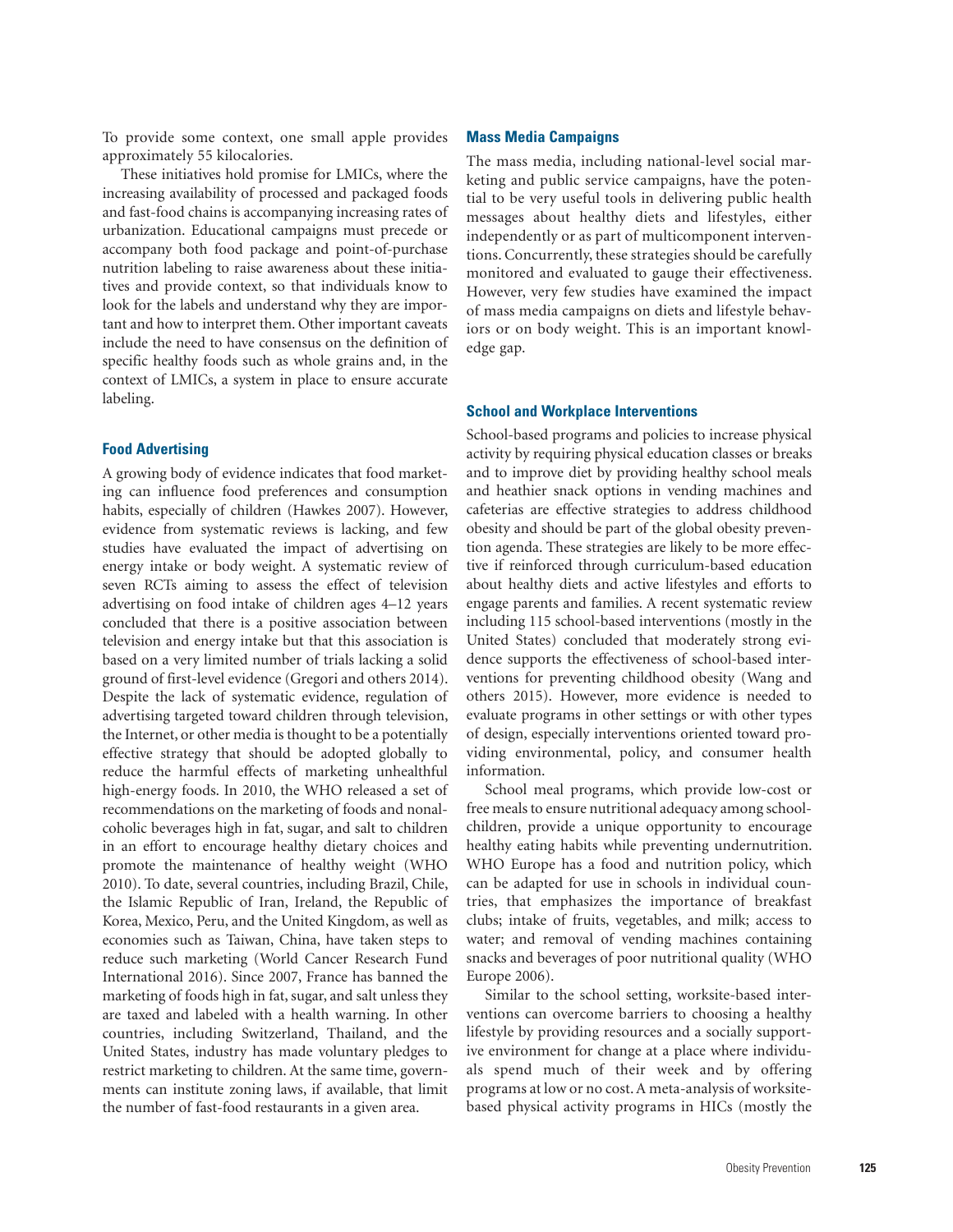United States) showed significant positive improvements in body weight, cardiometabolic risk factors, physical activity and fitness, and diet quality as well as lower absenteeism and job stress (Conn and others 2009). A systematic review of 17 studies in Europe focusing on promoting a healthy diet in the workplace found limited to moderate evidence of effectiveness for prevention of obesity and obesity-related conditions (Maes and others 2012). Another systematic review of 16 studies, mostly in Europe and North America, found that diet-based worksite interventions of moderate methodological quality led to positive changes in fruits, vegetables, and total fat intake (Mhurchu, Aston, and Jebb 2010). To improve effectiveness, future programs should aim to intervene at multiple levels of the worksite environment and ensure stronger adherence to established quality criteria.

# **Urban Planning**

Evidence from various countries supports the relationship between physically active modes of transport and obesity. An analysis of aggregate cross-sectional health and travel data from the United States, 14 comparison HICs, and 47 large U.S. cities found a significant inverse relationship between active travel and self-reported obesity at all three geographic levels (Pucher and others 2010). A systematic review of 43 incidental physical activity community interventions from high-income economies or regions (Australia; Canada; Europe; Japan; New Zealand; the United Kingdom; the United States; and Hong Kong SAR, China) found that, primarily, active transport (walking, bicycling) interventions and, secondarily, children's play interventions, and to a lesser extent, use of stairs can be effective ways of increasing physical activity (Reynolds and others 2014). Comparisons were control groups that did not receive the intervention or baseline data of participants acting as their own control.

Given the potential for health and environmental benefits, governments should promote and facilitate the use of public transportation and bicycles by providing incentives, such as discounted transportation fares, bicycle-sharing programs, cycling safety classes, and secure bicycle parking. Lower health care premiums for active commuting in countries where health care is not state run would also be beneficial. Using public transportation encourages people to be more active generally, by walking and standing, than if they were using cars. Creating a central policy for urban transportation could be a first step for some countries. Governments should also mandate the construction of sidewalks and safe bicycle lanes and the construction of buildings

with features that promote fitness, such as accessible staircases. Urban planning initiatives at the national or regional level should also encourage the development of safe, pedestrian-friendly communities with green spaces and access to public transportation. A systematic review found that physical changes to the built environment can increase urban green space and encourage physical activity (Hunter and others 2015). Careful evaluation of the effectiveness and cost-effectiveness of such policies is needed to support policy strategies.

# **Popular Weight-Loss Diets**

Numerous branded weight-loss programs are broadly available to the general public in many countries, providing structured dietary and lifestyle recommendations via popular books and in-person or online behavioral support. Limited data are available for evaluating the clinical effectiveness of these strategies. However, a recent meta-analysis of trials examining the impact of popular self-administered brand-name diets on body weight compared with no diet found losses in body weight ranging from 4.10 to 6.55 kilograms after 12 months, with no appreciable difference between diets (Johnston and others 2014). Whether such programs are sustainable is not known.

# **Pharmacological Strategies**

Lifestyle interventions for weight loss are often characterized by high rates of recidivism or weight regain, which may be due in part to complex metabolic processes and biological adaptations that defend against subsequent weight loss and promote weight regain. The primary aim of pharmacological treatment for obesity is to suppress the biological drivers of weight gain or dampen the counterregulatory response to weight loss and thereby enable patients to achieve and sustain clinically meaningful reductions in body weight.

Currently, five drugs have been approved by the U.S. Food and Drug Administration for chronic weight management in obese adults: orlistat, lorcaserin, phentermine/topiramate extended release, naltrexone/ bupropion extended release (Kakkar and Dahiya 2015), and most recently, liraglutide. Very little data are available regarding the approval, availability, and use of these therapies in LMICs. For countries where these drugs are available, drug safety monitoring systems should be implemented—if not already in existence to ensure safety of use. A recent report from India documented orlistat abuse in a case of bulimia nervosa and noted that the drug is available over the counter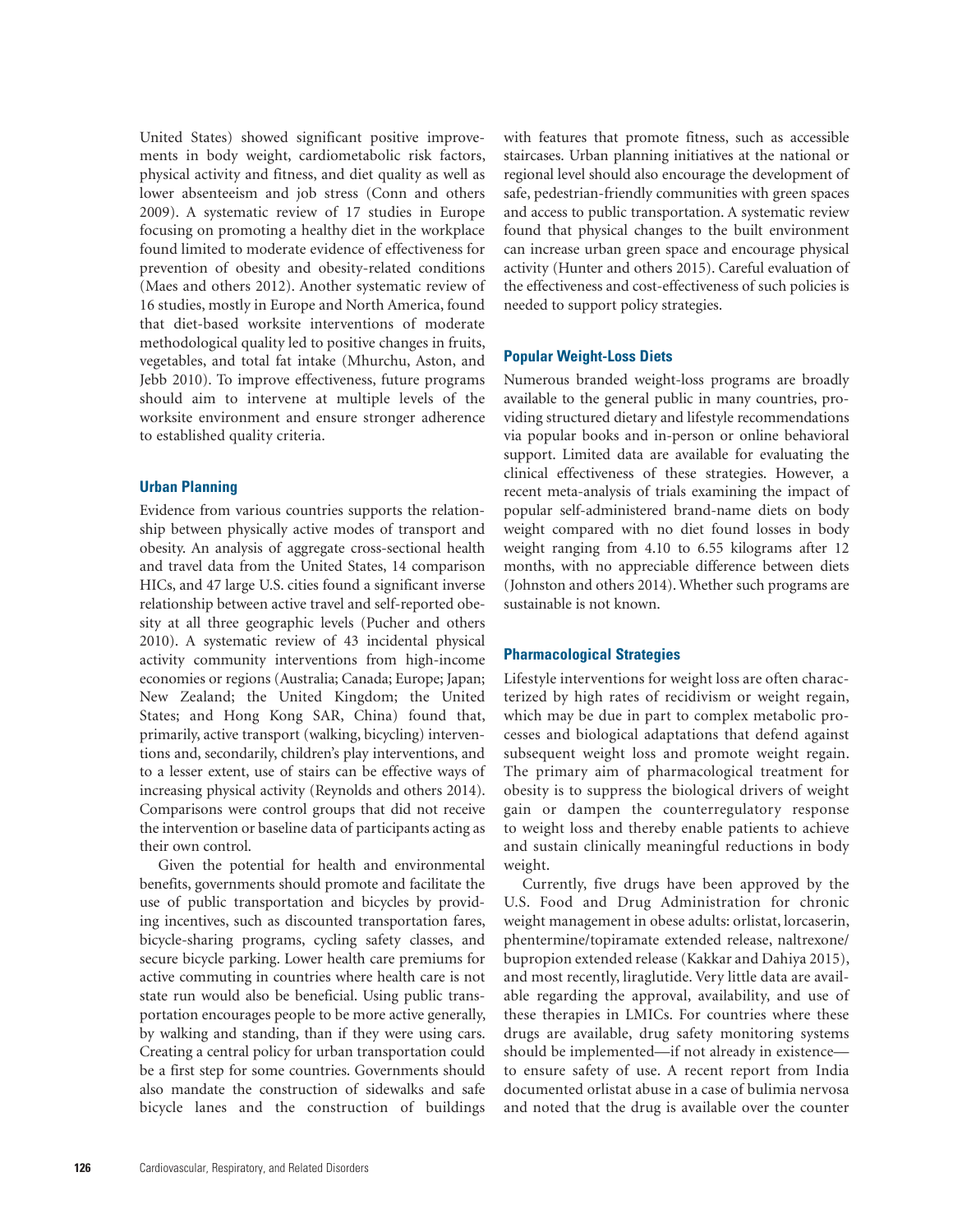(Deb, Gupta, and Varshney 2014). Use of anti-obesity medications in conjunction with lifestyle modification can lead to weight loss in the range of 5 percent to 15 percent (Kakkar and Dahiya 2015). One long-term study found that, compared with lifestyle changes alone, orlistat plus lifestyle changes resulted in a greater reduction in the incidence of type 2 diabetes over four years and produced greater weight loss in a clinically representative obese population (Torgerson and others 2004). However, further studies are needed to assess the long-term benefits and cost-effectiveness of these new agents as well as potential pharmacological interactions and adverse effects. Several antiobesity therapies have been taken off the market because of significant side effects (Kakkar and Dahiya 2015), underscoring the importance of close monitoring and evaluation.

# **Bariatric Surgery**

Management of obesity usually begins in primary care, but surgical approaches for weight loss may be considered when initial measures have failed or the patient's degree of obesity and presence of comorbid conditions are great. The most common types of bariatric surgical procedures include sleeve gastrectomy and gastric bypass along with adjustable gastric banding, which is technically a medical device. Evidence from trials in HICs has shown that these strategies are clinically effective for moderately to severely obese patients compared with nonsurgical interventions (Picot and others 2009). However, further research is needed to provide data on patient quality of life, impact of surgeon experience on outcome, late complications leading to reoperation, duration of comorbid condition remission, and resource use.

The strength of the evidence for these select interventions has been summarized based on data from the Australian Assessing Cost-Effectiveness (ACE) in Obesity and ACE Prevention studies (Gortmaker and others 2011), which assessed the effectiveness and costeffectiveness of various obesity prevention interventions in Australia (table 7.1). A scale from 1 to 5 was used to rank evidence (with  $1 =$  strongest;  $5 =$  weakest), and the assessment was made by a stakeholders' group. Strategies with the greatest strength of evidence included gastric banding in children and adults, pharmacologic therapy (orlistat), combined diet and exercise, weight-loss diets (low fat, Weight Watchers), and a family-based targeted intervention for obese children. The evidence for unhealthful food and beverage taxes and front-of- package nutrition labeling was considered weak, suggesting a need for additional data.

# COST-EFFECTIVENESS FOR SELECT INTERVENTIONS

The gap between available and required resources to tackle the global burden of obesity is very large and expected to continue growing if measures are not taken to abate current trends. Cost-effectiveness analysis is critical to help policy makers with resource allocation and to identify interventions and policies that could be scaled up in countries at different income levels. Policy makers need to weigh the relative benefits of effective interventions reaching a modest number of people against less effective interventions reaching a wider population. However, few obesity prevention interventions or policy strategies have been subjected to rigorous economic evaluation. In this section, we summarize findings from two studies that have evaluated the cost-effectiveness of select obesity prevention interventions using the cost of disability-adjusted life years (DALYs) averted in Australia (Gortmaker and others 2011) and in six LMICs (Brazil, China, India, Mexico, the Russian Federation, and South Africa) as part of a joint Organisation for Economic Co-operation and Development (OECD) and WHO analysis (Cecchini and others 2010).

### **ACE Obesity Study**

In the ACE study, a decision threshold of \$A 50,000 (US\$49,500) per DALY averted was used to establish whether an intervention was cost-effective, which is in line with empirical evidence on what constitutes acceptable value for money in Australia. Use of standard methods improves the comparability of results, although lower strength of evidence for many interventions limits the generalizability of findings, and costs can vary.

Of the 20 interventions evaluated, 8 were found to improve health and save costs: taxes on unhealthful foods and beverages, front-of-package nutrition labeling, reduction of advertising of unhealthful foods and beverages to children, school-based education programs to reduce television viewing, multifaceted school-based programs including nutrition and physical activity, school-based education programs to reduce the consumption of sugar-sweetened beverages, family-based targeted programs for obese children, and multifaceted school-based targeted programs for overweight and obese children (table 7.1). Gastric banding in adults and adolescents as well as family-based, general practitioner– mediated programs for overweight and obese children were found to be very cost-effective in that they improved health at a cost of less than \$A 10,000 per DALY averted, while multifacted school-based programs without a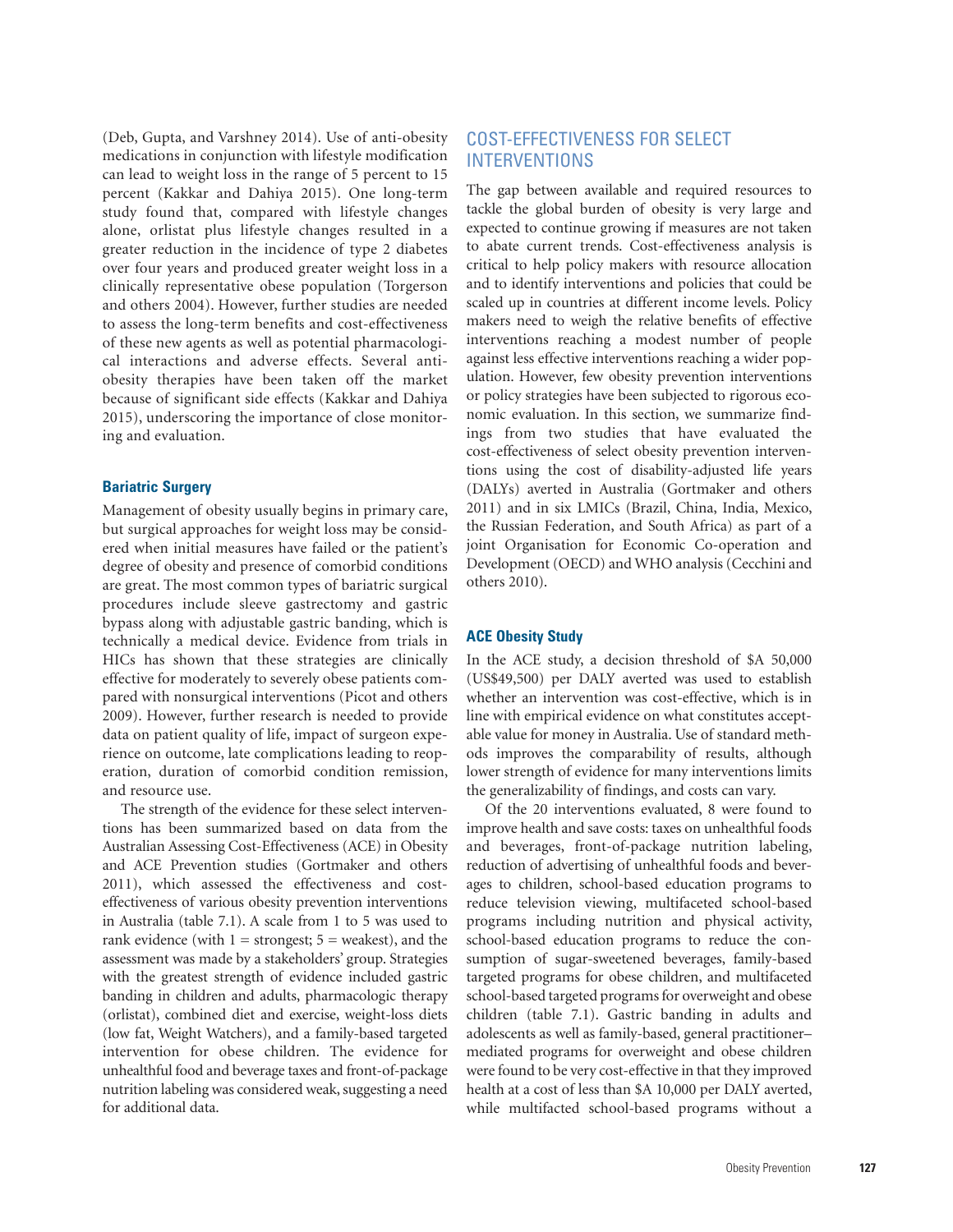|  | Table 7.1 Effectiveness and Cost-Effectiveness of Select Obesity Prevention Interventions from the Australian |  |  |  |
|--|---------------------------------------------------------------------------------------------------------------|--|--|--|
|  | Assessing Cost-Effectiveness (ACE) in Obesity and ACE Prevention Studies                                      |  |  |  |

| <b>Intervention</b>                                                                     | <b>Target population</b>                                        | <b>Strength of</b><br>evidence <sup>a</sup> | <b>Net cost per DALY</b><br>averted (\$A millions) <sup>b</sup> |
|-----------------------------------------------------------------------------------------|-----------------------------------------------------------------|---------------------------------------------|-----------------------------------------------------------------|
| Taxes on unhealthy foods and beverages                                                  | Adults                                                          | 4                                           | Cost saving                                                     |
| Front-of-package nutritional labeling                                                   | <b>Adults</b>                                                   | 5                                           | Cost saving                                                     |
| Reduction of advertising of junk food and<br>beverages to children                      | Children (ages 0-14 years)                                      | $\overline{2}$                              | Cost saving                                                     |
| School-based education programs to reduce<br>television viewing                         | Primary schoolchildren (ages 8-10 years)                        | 3                                           | Cost saving                                                     |
| Multifaceted school-based programs including<br>nutrition and physical activity         | Primary schoolchildren (age 6 years)                            | 3                                           | Cost saving                                                     |
| School-based education programs to reduce<br>consumption of sugar-sweetened beverages   | Primary schoolchildren (ages 7-11 years)                        | 3                                           | Cost saving                                                     |
| Family-based targeted programs for obese<br>children                                    | Obese children (ages 10-11 years)                               | 1                                           | Cost saving                                                     |
| Multifaceted school-based targeted programs                                             | Overweight or obese primary<br>schoolchildren (ages 7-10 years) | 3                                           | Cost saving                                                     |
| Gastric banding: Adolescents                                                            | Severely obese adolescents (ages 14-19<br>years)                | $\mathbf{1}$                                | 4,400                                                           |
| Family-based physician-mediated programs                                                | Overweight or moderately obese children<br>(ages 5-9 years)     | 3                                           | 4,700                                                           |
| Gastric banding: Adults                                                                 | Adults with BMI > 35 kilograms per square<br>meter              | $\mathbf{1}$                                | 5,800                                                           |
| Multifaceted school-based programs without a<br>functioning physical activity component | Primary schoolchildren (age 6 years)                            | 3                                           | 21,300                                                          |
| Diet and exercise                                                                       | Adults with BMI > 25 kilograms per square<br>meter              | $\mathbf{1}$                                | 28,000                                                          |
| Low-fat diets                                                                           | Adults with BMI > 25 kilograms per square<br>meter              | $\mathbf{1}$                                | 37,000                                                          |
| Active After-School Communities program                                                 | Primary schoolchildren (ages 5-11 years)                        | 5                                           | 82,000                                                          |
| Weight Watchers                                                                         | Adults                                                          | $\mathbf{1}$                                | 84,000                                                          |
| Lighten Up to a healthier lifestyle weight-loss<br>program                              | Adults                                                          | 4                                           | 94,000                                                          |
| <b>TravelSmart schools</b>                                                              | Primary schoolchildren (ages 10-11 years)                       | $\overline{4}$                              | 117,000                                                         |
| Orlistat                                                                                | Adults with BMI > 30 kilograms per square<br>meter              | 1                                           | 700,000                                                         |
| Walking School Bus program                                                              | Primary schoolchildren (ages 5-7 years)                         | 3                                           | 760,000                                                         |

Source: Gortmaker and others 2011.

 $Note:$  BMI = body mass index;  $DALY =$  disability-adjusted life year.

a. Strength of evidence is based on criteria adopted in ACE Prevention Study. 1 = sufficient evidence of effectiveness. Effectiveness is shown by sufficient evidence from well-designed research that the effect is unlikely to be due to chance and is unlikely to be a result of bias. 2 = likely to be effective. Effectiveness results are based on sound theoretical rationale and program logic, indirect or parallel evidence for outcomes, or epidemiological modeling of the desired outcome using a mix of evidence types or levels. The effect is unlikely to be due to chance. 3 = limited evidence of effectiveness. Limited effectiveness is demonstrated by limited evidence from studies of varying quality. 4 = may be effective. Effectiveness is similar to evidence of strength 2, but is potentially not significant and bias cannot be excluded as a possible explanation.  $5 =$  inconclusive or inadequate evidence.

b. Net cost per DALY averted = gross costs minus cost offsets divided by number of DALYs saved (costs only for reductions in obesity-related disease and not including unrelated health care costs).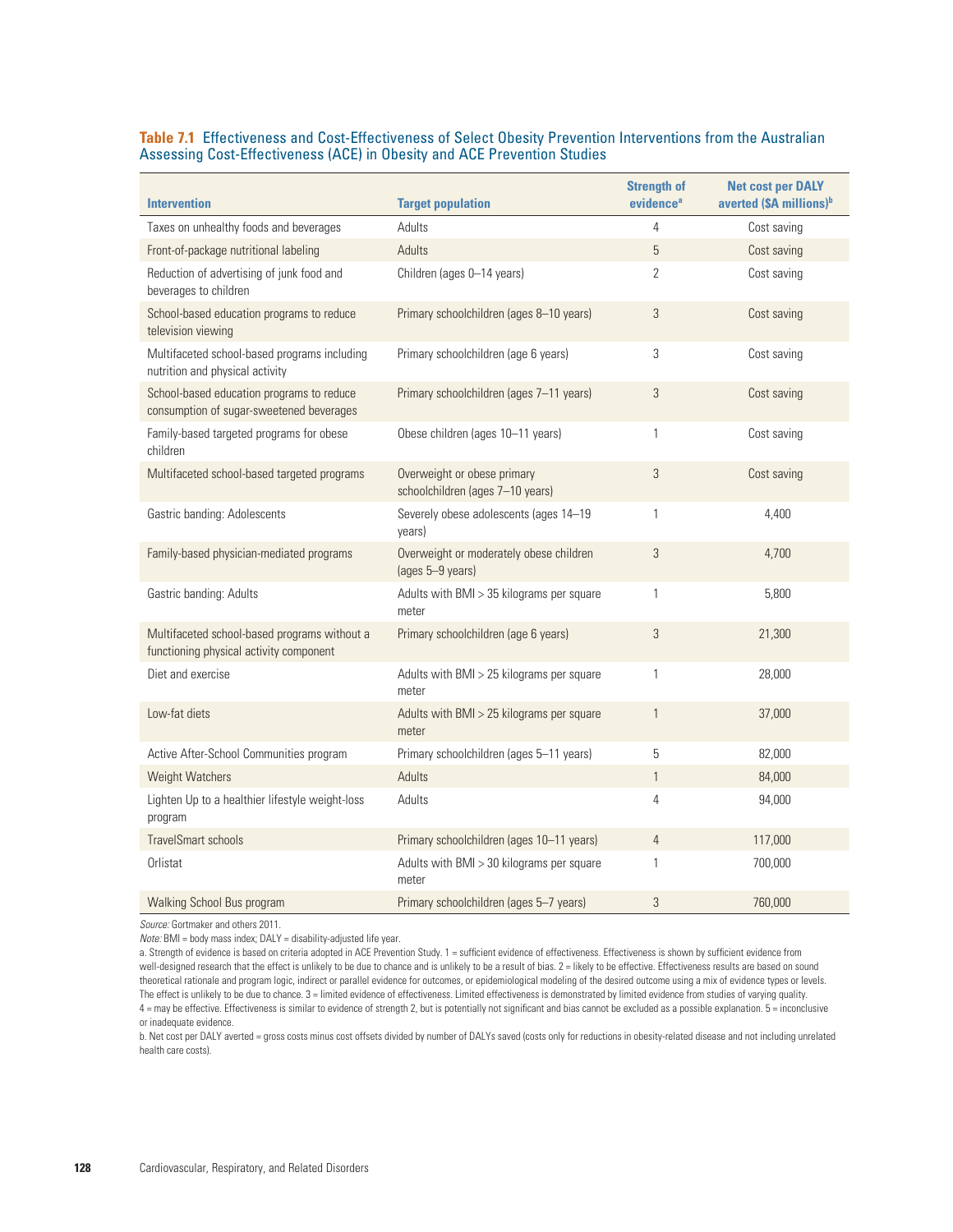functioning physical activity component, diet and exercise, and low-fat diets were found to improve health at a cost of between \$A 10,000 and \$A 50,000 per DALY averted. The top three cost-saving interventions—food and beverage tax, nutritional labels, and reduction in advertising to children, all of which are environmental showed modest effects at the individual level but were highly cost-effective because benefits accrue to the entire population and the cost of implementation is relatively low. However, these interventions vary in their effectiveness and in the likelihood of implementation. In Australia, regulation of advertising is not on the political agenda, which means that reducing advertising to children, one of the most cost- effective interventions, is unlikely. Also, policy makers in Australia considered the evidence for front-of-package nutrition labeling to be insufficient to warrant support, despite plausible outcomes.

Overall, based on assessments made in the ACE study, policy approaches generally showed greater costeffectiveness than either health promotion or clinical interventions. To prevent obesity, policy makers should consider the strategies found to be cost saving or highly cost-effective. However, the decision about whether to implement a specific obesity prevention strategy in a given country will be based on a combination of factors aside from cost-effectiveness, including the strength and generalizability of the evidence base, feasibility of implementation, impacts on equity, and acceptability to stakeholders. Because the evidence base is constantly evolving, particular emphasis should be given to identifying updated studies in the field. A good example of updated studies pertains to trials examining the effectiveness of low-fat diets on weight loss. Although the ACE study found strong evidence that low-fat diets are effective among overweight adults, recent meta-analyses of trials found negligible effects, suggesting that low-fat diets may not be an effective strategy for weight control (Tobias and others 2015). Other than for this intervention, data from the ACE study are generally consistent with data from other HICs for the same interventions.

# **OECD and WHO Study**

In the OECD and WHO study, seven interventions aimed at tackling rapidly escalating rates of obesity through healthy dietary habits and increased physical activity—school-based health promotion, worksite interventions, mass media campaigns, counseling of individuals at risk in primary care, fiscal measures affecting the price of fruits and vegetables and foods high in fat, regulation of food advertising to children, and food labeling—were evaluated for their cost-effectiveness for preventing related chronic diseases (stroke, ischemic

heart disease, and cancer, including lung, colorectal, and female breast cancer) in two time periods—20 years and 50 years—in six LMICs. Additionally, a prevention strategy combining a mass media campaign, fiscal measures, regulation of food advertising, and food labeling was assessed on the basis of the assumption that the effects of the individual interventions, measured by the relative risk of risk factors or chronic diseases, would combine multiplicatively. The analysis was based on a microsimulation model (chronic disease prevention model) that implements a causal web of lifestyle risk factors for selected chronic diseases. Whereas individual-level effectiveness was based mostly on studies from high-income settings, country-specific information was used to establish potential population coverage and to adapt effectiveness to the local distribution of risk factors.

Based on U.S. dollars per DALY averted, relative to a comparator situation of treatment only and no prevention, fiscal measures were consistently cost saving in all LMICs considered and generated the largest (for example, in China) or second largest health effects in both 20 years and 50 years (table 7.2). The health effect of fiscal measures was substantially lower in India than in other countries because Indians consume fewer foods high in fat. Food labeling was also cost saving in many settings, but with smaller health effects than fiscal measures. Regulation of food advertising to children and mass media campaigns had very favorable cost-effectiveness ratios. In 50 years, regulation of food advertising was cost saving in several countries, although its health effect was still very small compared with other interventions. Worksite health promotion initiatives had favorable cost-effectiveness, with quicker health returns than regulation of advertising, although returns were lower in some countries over the entire simulation. Physician counseling of individuals at risk in primary care was one of the most effective interventions, but its health effect was greatest and cost-effectiveness was highest in countries where a larger proportion of the population had regular access to primary care physicians and facilities. School-based interventions consistently had unfavorable cost-effectiveness ratios up to 50 years from their initial implementation. However, the cost-effectiveness of interventions targeting young children tends to improve in a longer timeframe (greater than 50 years), as these interventions realize their full potential in improving health. A multiple-intervention strategy would achieve substantially larger health gains than would individual interventions, often with an even more favorable costeffectiveness profile. Such a strategy would be cost saving in about half the countries examined.

Taken together, findings from these two studies suggest that the most cost-effective approaches to preventing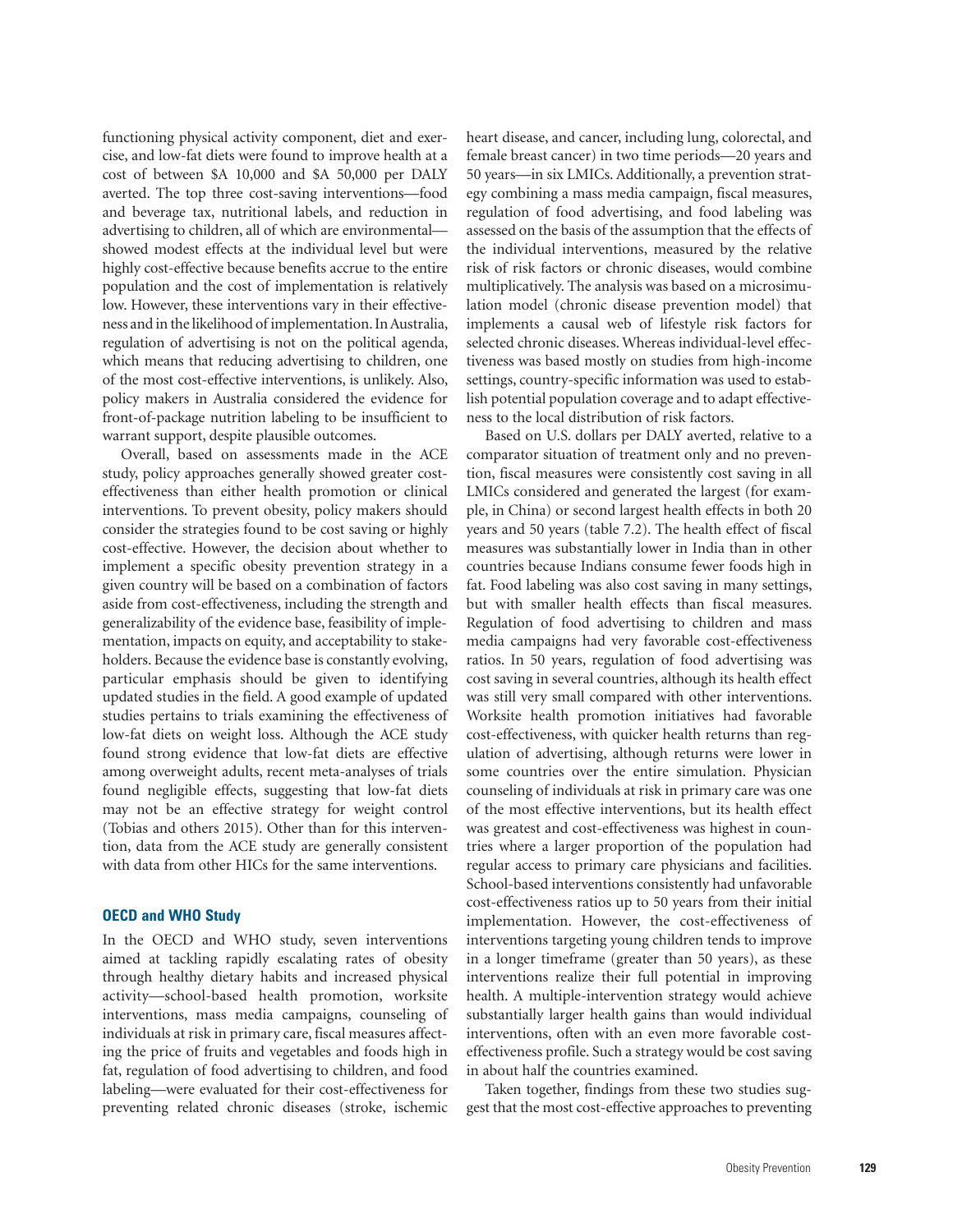|                                                              |               |              |              |               | <b>Russian</b>    | <b>South</b>  | <b>United</b>  |
|--------------------------------------------------------------|---------------|--------------|--------------|---------------|-------------------|---------------|----------------|
| <b>Strategy and time period</b>                              | <b>Brazil</b> | <b>China</b> | <b>India</b> | <b>Mexico</b> | <b>Federation</b> | <b>Africa</b> | <b>Kingdom</b> |
| 20 years                                                     |               |              |              |               |                   |               |                |
| School-based interventions                                   | a             | 704.863      | a            | a             | 830.177           | a             | a              |
| Worksite interventions                                       | 8.270         | 7.785        | 6,151        | 37,912        | 6,187             | 25,409        | 45,630         |
| Mass media campaigns                                         | 5.074         | 7.188        | 15.552       | 6.858         | 12.911            | 23,221        | 25.897         |
| Fiscal measures                                              | Cost saving   | Cost saving  | Cost saving  | Cost saving   | Cost saving       | Cost saving   | Cost saving    |
| Physician counseling                                         | 8.503         | 9.390        | 6.155        | 23.811        | 5.982             | 23.841        | 25.284         |
| Food advertising regulation                                  | Cost saving   | 556          | 3.186        | 11,151        | 5.718             | 13,241        | 25.672         |
| Food labeling                                                | 9.962         | 71           | 952          | 3.974         | 396               | 7.953         | 12,577         |
| 50 years                                                     |               |              |              |               |                   |               |                |
| School-based interventions                                   | 93,350        | 35,174       | 59,665       | 235,957       | 26,114            | 153,233       | 152,989        |
| Worksite interventions                                       | 3,541         | 3,393        | 4,491        | 16,932        | 2,926             | 14,561        | 20,506         |
| Mass media campaigns                                         | 1,994         | 3,177        | 8,575        | 2.778         | 5,822             | 15,211        | 13,796         |
| Fiscal measures                                              | Cost saving   | Cost saving  | Cost saving  | Cost saving   | Cost saving       | Cost saving   | Cost saving    |
| Physician counseling                                         | 5.156         | 5.718        | 5.553        | 15,108        | 4.331             | 16.591        | 15,731         |
| Food advertising regulation                                  | Cost saving   | Cost saving  | 332          | 3.415         | 552               | 3.352         | 4.278          |
| Food labeling                                                | Cost saving   | Cost saving  | 776          | Cost saving   | Cost saving       | 3.927         | 5.268          |
| Cost-effectiveness threshold<br>(US\$ per DALY) <sup>b</sup> | 15,000        | 5.000        | 2.500        | 20,000        | 15,000            | 15,000        | 50,000         |

**Table 7.2** Cost-Effectiveness Ratios of Select Obesity Prevention Interventions after 20 Years and 50 Years in Seven Countries: Organisation for Economic Co-operation (OECD) and WHO Analysis

Source: Cecchini and others 2010.

Note: WHO = World Health Organization. Cost-effectiveness ratios are expressed in U.S. dollars per disability-adjusted life year (DALY) averted and represent the net cost of gaining one additional year of healthy life, relative to a no-prevention or treatment-only scenario.

a. Cost-effectiveness ratio is higher than US\$1 million per DALY averted.

b. For countries other than the United Kingdom, the guideline amount of three times gross domestic product per capita (in 2005 U.S. dollars) is used as a cost-effectiveness threshold. In the United Kingdom, the National Institute for Health and Clinical Excellence uses a threshold of US\$50,000 per DALY averted to denote that an intervention is cost-effective.

obesity and downstream chronic disease are price interventions and regulation, such as taxes on unhealthful foods and beverages and subsidies on healthy foods, food labeling, and regulation of advertising of unhealthful foods and beverages. As the OECD and WHO study found, fiscal measures are the only interventions likely to pay for themselves since they can generate larger savings in health expenditures than the costs of delivery. What sets these interventions apart from other more targeted strategies is their greater coverage in the population and relatively low cost of implementation. These strategies could feasibly be added to existing measures for preventing chronic disease, such as demand-reduction strategies for tobacco and alcohol (that is, higher excise taxes, advertising bans, and improved labeling) and saltreduction strategies (via mass media campaigns or regulation of the salt content in manufactured foods). A strategy of several interventions would generate larger health gains and have a more cost-effective profile than

would individual interventions. School-based interventions can be cost-effective strategies for preventing obesity, but their impact on future chronic disease risk may not be realized until many decades later. Regulation of food advertising to children would be a more effective and efficient strategy for targeting children.

# **CONCLUSIONS**

Obesity is a major contributor to preventable disease and death across the globe and poses a nearly unprecedented challenge to those tasked with addressing it at the public health, health care provider, and individual levels. It is a complex condition resulting from myriad compounding physiological, environmental, behavioral, and sociopolitical factors. Although economic growth and urbanization have reduced food insecurity and improved quality of life for many, they have also provided access to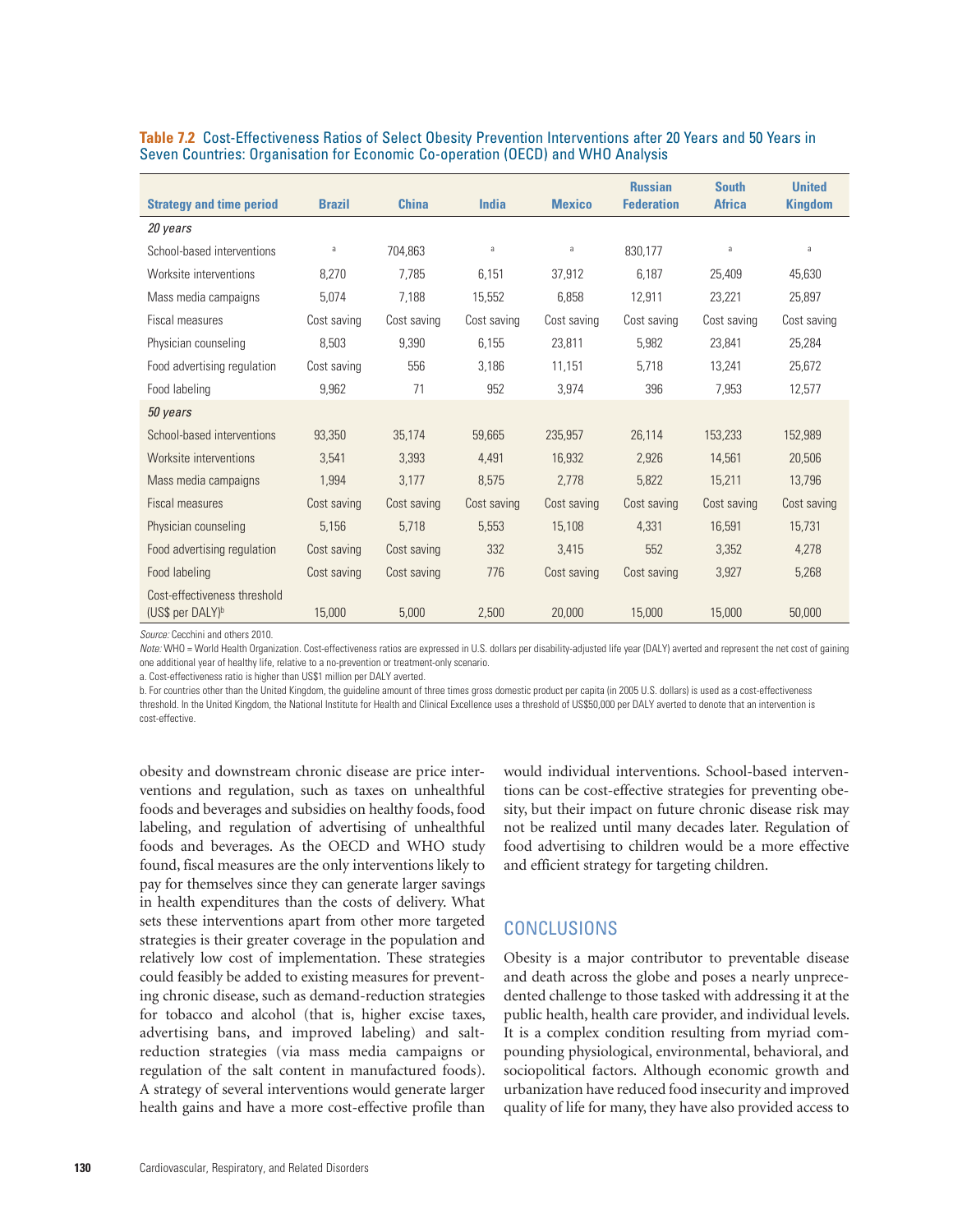low-cost foods that are low in nutritional value and high in energy and increased the consumption of refined grains, red and processed meats, unhealthful fats, and sugar-sweetened beverages, all of which are associated with weight gain. At the same time, these processes have created environments that promote sedentary lifestyles, reduced physical labor, and increased automated transportation, collectively leading to positive energy balance and weight gain.

Given the scope and complexity of the global increase in obesity, interventions and policies across multiple levels are needed to have a measurable impact on reversing this trend. Such strategies should include coordinated efforts from the international community, governments, food industry, health care providers, schools, urban planners, agriculture and food production and services sectors, media, communities, and individuals.

Based on our summary of epidemiological evidence, various interventions at the population level, including nutritional and agricultural policies, food labeling and advertising, mass media campaigns, school and workplace interventions, and urban planning have the potential to prevent obesity by improving diet, physical activity, or both. Of these approaches, based on limited data from modeling studies in HICs, the most costeffective include taxes on unhealthful foods and beverages, subsidies on healthy foods, food labeling, and regulation of advertising of unhealthful foods and beverages, particularly to children. These strategies can achieve wide coverage at a relatively low implementation

cost and could feasibly be added to existing measures for preventing chronic diseases (table 7.3). Although the strength of the evidence for these strategies is weak, particularly from LMICs, implementation should not be discouraged given the potential economic gains as well as the potential for beneficial interactions among combinations of strategies.

School and workplace interventions are also costeffective and may be useful in LMIC communities that are also managing undernutrition since healthy options that provide adequate nutrition can be provided and outcomes can be monitored carefully. Because many LMICs are experiencing nutrition transitions characterized by high intake of refined grains, poor-quality carbohydrate foods that are high in added sugar, and sugar-sweetened beverages, strategies that encourage the intake of high-quality carbohydrate foods, such as whole grains, fruits, and vegetables, should be made a priority, as should ensuring access to safe drinking water, since water is the optimal beverage for hydration. These recommendations would also address nutrient inadequacy.

Regarding interventions to treat obesity, while the evidence is considered strong for the benefits of surgery, pharmacological approaches, and weight-loss diets, the benefits need to be weighed against cost-effectiveness. Feasibility for use in LMICs would also need to be evaluated. Fewer options exist for managing and treating obesity; given the metabolic challenges in losing weight and high costs associated with obesity, prevention should be the goal of governments. Implementing a strategy of

| <b>Strategy</b>                                                                     | <b>Description</b>                                                                                                                                                                                                                                                                                            | <b>Cost-effectiveness</b> |
|-------------------------------------------------------------------------------------|---------------------------------------------------------------------------------------------------------------------------------------------------------------------------------------------------------------------------------------------------------------------------------------------------------------|---------------------------|
| Taxation of unhealthful foods<br>and beverages and subsidies for<br>healthful foods | Regulation of food consumption and production should be aligned with evidence-<br>based national dietary goals. Taxation, subsidies, and price adjustments can<br>provide incentives for healthy choices and deter unhealthful choices.                                                                       | $\checkmark$              |
| Food labeling                                                                       | Nutritional labeling of foods can quide consumers in making healthy and informed<br>dietary choices. Menu labeling in restaurants can positively influence food<br>choices and intake. Awareness campaigns should precede or accompany labeling<br>initiatives.                                               | $\checkmark$              |
| Regulation of food and beverage<br>advertising to children                          | Regulation of advertising targeted to children should be adopted globally to reduce<br>the adverse effects of marketing unhealthful foods and beverages to children.                                                                                                                                          | $\checkmark$              |
| School and workplace<br><i>interventions</i>                                        | Nutritional and physical activity education and improved standards of school<br>meal programs, including healthy vending policies, should be part of the global<br>childhood obesity prevention agenda. Workplace environments should facilitate<br>access to healthy food options and promote active living. | $\checkmark$              |

#### **Table 7.3** Recommended Strategies for Obesity Prevention

 $Note: \checkmark = \text{most coffee}$  in  $\checkmark$  and  $\checkmark$  and  $\checkmark$  and  $\checkmark$  and  $\checkmark$  and  $\checkmark$  and  $\checkmark$  and  $\checkmark$  and  $\checkmark$  and  $\checkmark$  and  $\checkmark$  and  $\checkmark$  and  $\checkmark$  and  $\checkmark$  and  $\checkmark$  and  $\checkmark$  and  $\checkmark$  and  $\checkmark$  and  $\checkmark$  and  $\checkmark$  and  $\check$ mass media, and urban planning) considered in our summary of population-level interventions to improve diet and physical activity for obesity prevention, the most cost-effective approaches were taxes on unhealthful foods and beverages or subsidies on healthy foods, food labeling, and regulation of advertising of unhealthful foods and beverages. These strategies can achieve large coverage at a relatively low implementation cost and could feasibly be added to existing measures for preventing obesity and chronic disease. School and workplace interventions are also cost-effective in the long run and may be particularly useful in communities that are also managing undernutrition since healthy options that provide adequate nutrition can be provided.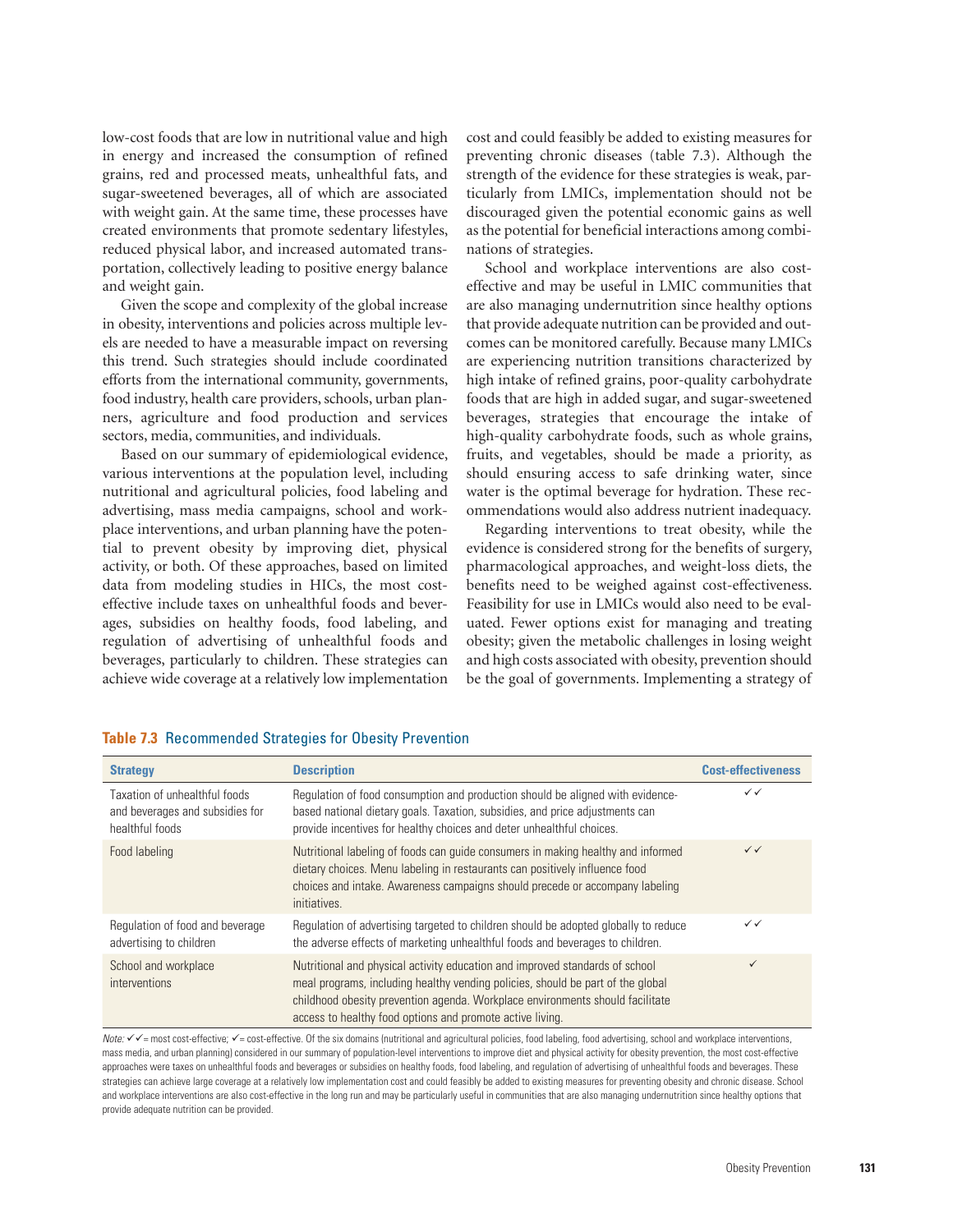several interventions is recommended because multifaceted interventions would garner larger gains than individual approaches.

The majority of evidence related to obesity risk factors, intervention effectiveness, and cost-effectiveness is from studies conducted in HICs, and notable gaps are evident in knowledge from LMICs. Nevertheless, translational approaches should be used to implement evidence-based interventions in these settings rather than waiting for local evidence. Continued surveillance of obesity and national health outcomes is also necessary to monitor and evaluate programs while maintaining awareness among the public and within governments.

# **NOTES**

World Bank Income Classifications as of July 2014 are as follows, based on estimates of gross national income (GNI) per capita for 2013:

- Low-income countries  $(LICs) = US$1,045$  or less
- Middle-income countries (MICs) are subdivided: (a) lower-middle-income  $=$  US\$1,046 to US\$4,125 (b) upper-middle-income (UMICs) = US\$4,126 to US\$12,745
- High-income countries (HICs) = US\$12,746 or more.
- 1. For some preliminary results of the effects of a tax on sugar-sweetened beverages and energy-dense nonstaple foods in Mexico, see the website of Mexico's National Institute of Public Health [\(http://www.insp.mx/epppo](http://www.insp.mx/epppo/blog/preliminares-bebidas-azucaradas.html)  [/ blog/ preliminares-bebidas-azucaradas.html\)](http://www.insp.mx/epppo/blog/preliminares-bebidas-azucaradas.html).

# REFERENCES

- Afshin, A., R. Micha, M. Webb, S. Capewell, L. Whitsel, and others. 2017. "Diet and Nutrition." In *Disease Control Priorities* (third edition): Volume 5, *Cardiovascular, Respiratory, and Related Disorders,* edited by D. Prabhakaran, S. Anand, T. A. Gaziano, J.-C. Mbanya, Y. Wu, and R. Nugent. Washington, DC: World Bank.
- Albuquerque, D., E. Stice, R. Rodriguez-Lopez, L. Manco, and C. Nóbrega. 2015. "Current Review of Genetics of Human Obesity: From Molecular Mechanisms to an Evolutionary Perspective." *Molecular Genetics and Genomics* 290 (4): 1191–221.
- Bellamy, L., J. P. Casas, A. D. Hingorani, and D. Williams. 2009. "Type 2 Diabetes Mellitus after Gestational Diabetes: A Systematic Review and Meta-Analysis." *The Lancet* 373 (9677): 1773–79.
- Berkey, C. S., H. R. Rockett, and G. A. Colditz. 2008. "Weight Gain in Older Adolescent Females: The Internet, Sleep, Coffee, and Alcohol." *Journal of Pediatrics* 153 (5): 635–39.
- Bhardwaj, S., A. Misra, L. Khurana, S. Gulati, P. Shah, and others. 2008. "Childhood Obesity in Asian Indians: A Burgeoning

Cause of Insulin Resistance, Diabetes, and Sub-Clinical Inflammation." *Asia Pacific Journal of Clinical Nutrition* 17 (Suppl 1): 172–75.

- Brewis, A. A., S. T. McGarvey, J. Jones, and B. A. Swinburn. 1998. "Perceptions of Body Size in Pacific Islanders." *International Journal of Obesity and Related Metabolic Disorders* 22 (2): 185–89.
- Brownson, R. C., T. K. Boehmer, and D. A. Luke. 2005. "Declining Rates of Physical Activity in the United States: What Are the Contributors?" *Annual Review of Public Health* 26 (1): 421–43.
- Carnethon, M. R., P. J. De Chavez, M. L. Biggs, C. E. Lewis, V. Guajardo-Barron, and others. 2012. "Association of Weight Status with Mortality in Adults with Incident Diabetes." *JAMA* 308 (6): 581–90.
- Cecchini, M., F. Sassi, J. A. Lauer, Y. Y. Lee, V. Guajardo-Barron, and others. 2010. "Tackling of Unhealthy Diets, Physical Inactivity, and Obesity: Health Effects and Cost-Effectiveness." *The Lancet* 376 (9754): 1775–84.
- Clark, S. E., C. Hawkes, S. M. Murphy, K. A. Hansen-Kuhn, and D. Wallinga. 2012. "Exporting Obesity: U.S. Farm and Trade Policy and the Transformation of the Mexican Consumer Food Environment." *International Journal of Occupational and Environmental Health* 18 (1): 53–65.
- Colchero, M. A., B. M. Popkin, J. A Rivera, and S. W. Ng. 2016. "Beverage Purchases from Stores in Mexico under the Excise Tax on Sugar Sweetened Beverages: Observational Study." *BMJ* 352: h6704.
- Conn, V. S., A. R. Hafdahl, P. S. Cooper, L. M. Brown, and S. L. Lusk. 2009. "Meta-Analysis of Workplace Physical Activity Interventions." *American Journal of Preventive Medicine* 37 (4): 330–39.
- Danaei, G., E. L. Ding, D. Mozaffarian, B. Taylor, J. Rehm, and others. 2009. "The Preventable Causes of Death in the United States: Comparative Risk Assessment of Dietary, Lifestyle, and Metabolic Risk Factors." *PLoS Medicine* 6 (4): e1000058.
- Darmon, N., and A. Drewnowski. 2008. "Does Social Class Predict Diet Quality?" *American Journal of Clinical Nutrition* 87 (5): 1107–17.
- Deb, K. S., R. Gupta, and M. Varshney. 2014. "Orlistat Abuse in a Case of Bulimia Nervosa: The Changing Indian Society." *General Hospital Psychiatry* 36 (5): 549. e3–4.
- de Onis, M., M. Blossner, and E. Borghi. 2010. "Global Prevalence and Trends of Overweight and Obesity among Preschool Children." *American Journal of Clinical Nutrition* 92 (5): 1257–64.
- Ezzati, M., S. Vander Hoorn, C. M. Lawes, R. Leach, W. P. T. James, and others. 2005. "Rethinking the 'Diseases of Affluence' Paradigm: Global Patterns of Nutritional Risks in Relation to Economic Development." *PLoS Medicine* 2 (5): e133.
- Farshchi, H. R., M. A. Taylor, and I. A. Macdonald. 2005. "Deleterious Effects of Omitting Breakfast on Insulin Sensitivity and Fasting Lipid Profiles in Healthy Lean Women." *American Journal of Clinical Nutrition* 81 (2): 388–96.
- Finucane, M. M., G. A. Stevens, M. J. Cowan, G. Danaei, J. K. Lin, and others. 2011. "National, Regional, and Global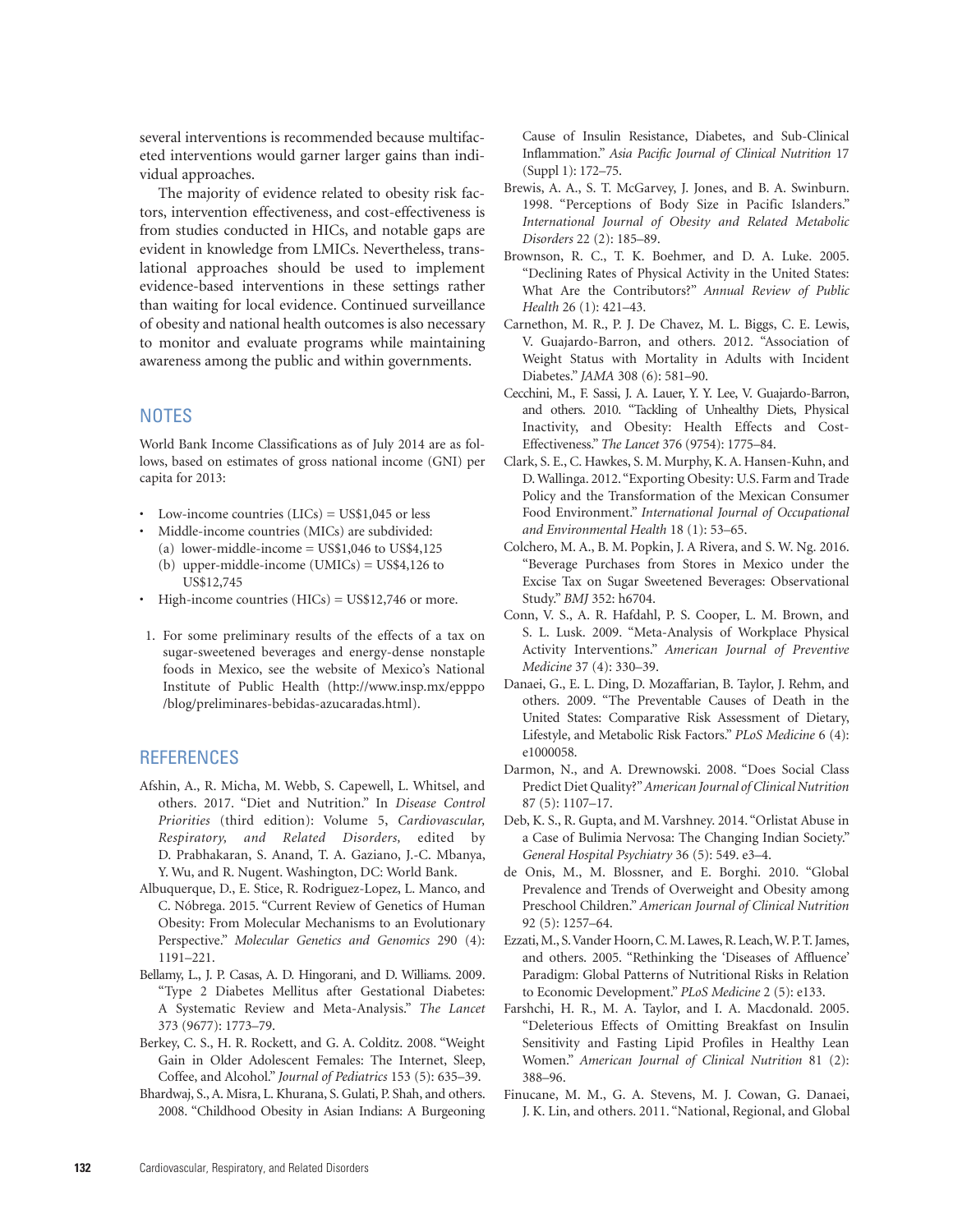Trends in Body-Mass Index since 1980: Systematic Analysis of Health Examination Surveys and Epidemiological Studies with 960 Country-Years and 9.1 Million Participants." *The Lancet* 377 (9765): 557–67.

- Global BMI Mortality Collaboration. 2016. "Body-Mass Index and All-Cause Mortality: Individual-Participant-Data Meta-Analysis of 239 Prospective Studies in Four Continents." *The Lancet*. Epub ahead of print July 13. pii: S0140-6736(16)30175-1.
- Gortmaker, S. L., B. A. Swinburn, D. Levy, R. Carter, P. L. Mabry, and others. 2011. "Changing the Future of Obesity: Science, Policy, and Action." *The Lancet* 378 (9793): 838–47.
- Gregori, D., S. Ballali, M. G. Vecchio, A. S. Scire, F. Foltran, and others. 2014. "Randomized Controlled Trials Evaluating Effect of Television Advertising on Food Intake in Children: Why Such a Sensitive Topic Is Lacking Top-Level Evidence?" *Ecology of Food and Nutrition* 53 (5): 562–77.
- Gross, L. S., L. Li, E. S. Ford, and S. Liu. 2004. "Increased Consumption of Refined Carbohydrates and the Epidemic of Type 2 Diabetes in the United States: An Ecologic Assessment." *American Journal of Clinical Nutrition* 79 (5): 774–79.
- Harris, J., P. Kaufman, S. Martinez, and C. Price. 2002. *The U.S. Food Marketing System, 2002*. Agricultural Economic Report 811. Washington, DC: U.S. Department of Agriculture Economic Research Service.
- Hawkes, C. 2006. "Uneven Dietary Development: Linking the Policies and Processes of Globalization with the Nutrition Transition, Obesity, and Diet-Related Chronic Diseases." *Global Health* 2 (March): 4.
- . 2007. "Regulating and Litigating in the Public Interest. Regulating Food Marketing to Young People Worldwide: Trends and Policy Drivers." *American Journal of Public Health* 97 (11): 1962–73.
- Hu, F. B. 2008. *Obesity Epidemiology*. New York: Oxford University Press.
- Hu, E. A., A. Pan, V. S. Malik, and Q. Sun. 2012. "White Rice Consumption and Risk of Type 2 Diabetes: Meta-Analysis and Systematic Review." *British Medical Journal* 344 (March): e1454.
- Hunter, R. F., H. Christian, J. Veitch, T. Astell-Burt, J. S. Hipp, and others. 2015. "The Impact of Interventions to Promote Physical Activity in Urban Green Space: A Systematic Review and Recommendations for Future Research." *Social Science and Medicine* 124 (January): 246–56.
- Johnston, B. C., S. Kanters, K. Bandayrel, P. Wu, F. Naji, and others. 2014. "Comparison of Weight Loss among Named Diet Programs in Overweight and Obese Adults: A Meta-Analysis." *JAMA* 312 (9): 923–33.
- Kakkar, A. K., and N. Dahiya. 2015. "Drug Treatment of Obesity: Current Status and Future Prospects." *European Journal of Internal Medicine* 26 (2): 89–94.
- Kearney, J. 2010. "Food Consumption Trends and Drivers." *Philosophical Transactions of the Royal Society of London Series B, Biological Sciences* 365 (1554): 2793–807.
- Kelly, T., W. Yang, C. S. Chen, K. Reynolds, and J. He. 2008. "Global Burden of Obesity in 2005 and Projections to 2030." *International Journal of Obesity* 32 (9): 1431–37.
- Kjellstrom T., C. Hakansta, and C. Hogstedt. 2007. "Globalisation and Public Health: Overview and a Swedish Perspective." *Scandinavian Journal of Public Health* 70 (December): 2–68.
- Kuczmarski, R. J., C. L. Ogden, L. M. Grummer-Strawn, K. M. Flegal, S. S. Guo, and others. 2000. "CDC Growth Charts: United States." *Advance Data* 314: 1–27.
- Lakshmi, S., B. Metcalf, C. Joglekar, C. S. Yajnik, C. H. Fall, and others. 2012. "Differences in Body Composition and Metabolic Status between White U.K. and Asian Indian Children (EarlyBird 24 and the Pune Maternal Nutrition Study)." *Pediatric Obesity* 7 (5): 347–54.
- Lobstein, T., R. Jackson-Leach, M. L. Moodie, K. D. Hall, S. L. Gortmaker, and others. 2015. "Child and Adolescent Obesity: Part of a Bigger Picture." *The Lancet* 385: 2510–20.
- Long, M. W., D. K. Tobias, A. L. Cradock, H. Batchelder, and S. L. Gortmaker. 2015. "Systematic Review and Meta-Analysis of the Impact of Restaurant Menu Calorie Labeling." *American Journal of Public Health* 105 (5): e11–24.
- Low, K. G., S. Charanasomboon, C. Brown, G. Hiltunen, K. Long, and others. 2003. "Internalization of the Thin Ideal, Weight, and Body Image Concerns." *Social Behavior and Personality: An International Journal* 31 (1): 81–89.
- Maes, L., E. Van Cauwenberghe, W. Van Lippevelde, H. Spittaels, E. De Pauw, and others. 2012. "Effectiveness of Workplace Interventions in Europe Promoting Healthy Eating: A Systematic Review." *European Journal of Public Health* 22 (5): 677–83.
- Malik, V. S., W. C. Willett, and F. B. Hu. 2013. "Global Obesity: Trends, Risk Factors, and Policy Implications." *Nature Reviews: Endocrinology* 9 (1): 13–27.
- Mattei, J., V. S. Malik, N. M. Wedick, F. B. Hu, D. Spiegelman, and others. 2015. "Reducing the Global Burden of Type 2 Diabetes by Improving the Quality of Staple Foods: The Global Nutrition and Epidemiologic Transition Initiative." *Globalization and Health* 11 (1): 23.
- Mhurchu, C. N., L. M. Aston, and S. A. Jebb. 2010. "Effects of Worksite Health Promotion Interventions on Employee Diets: A Systematic Review." *BMC Public Health* 10 (February): 62.
- Misra, A., and L. Khurana. 2008. "Obesity and the Metabolic Syndrome in Developing Countries." *Journal of Clinical Endocrinology and Metabolism* 93 (11 Suppl 1): S9–30.
- Monteiro, C. A., E. C. Moura, W. L. Conde, and B. M. Popkin. 2004. "Socioeconomic Status and Obesity in Adult Populations of Developing Countries: A Review." *Bulletin of the World Health Organization* 82 (12): 940–46.
- Muntner, P., D. Gu, R. P. Wildman, J. Chen, W. Qaan, and others. 2005. "Prevalence of Physical Activity among Chinese Adults: Results from the International Collaborative Study of Cardiovascular Disease in Asia." *American Journal of Public Health* 95 (9): 1631–36.
- NCD Risk Factor Collaboration. 2016. "Trends in Adult Body-Mass Index in 200 Countries from 1975 to 2014: A Pooled Analysis of 1,698 Population-Based Measurement Studies with 19.2 Million Participants." *The Lancet* 387 (10026): 1377–96.